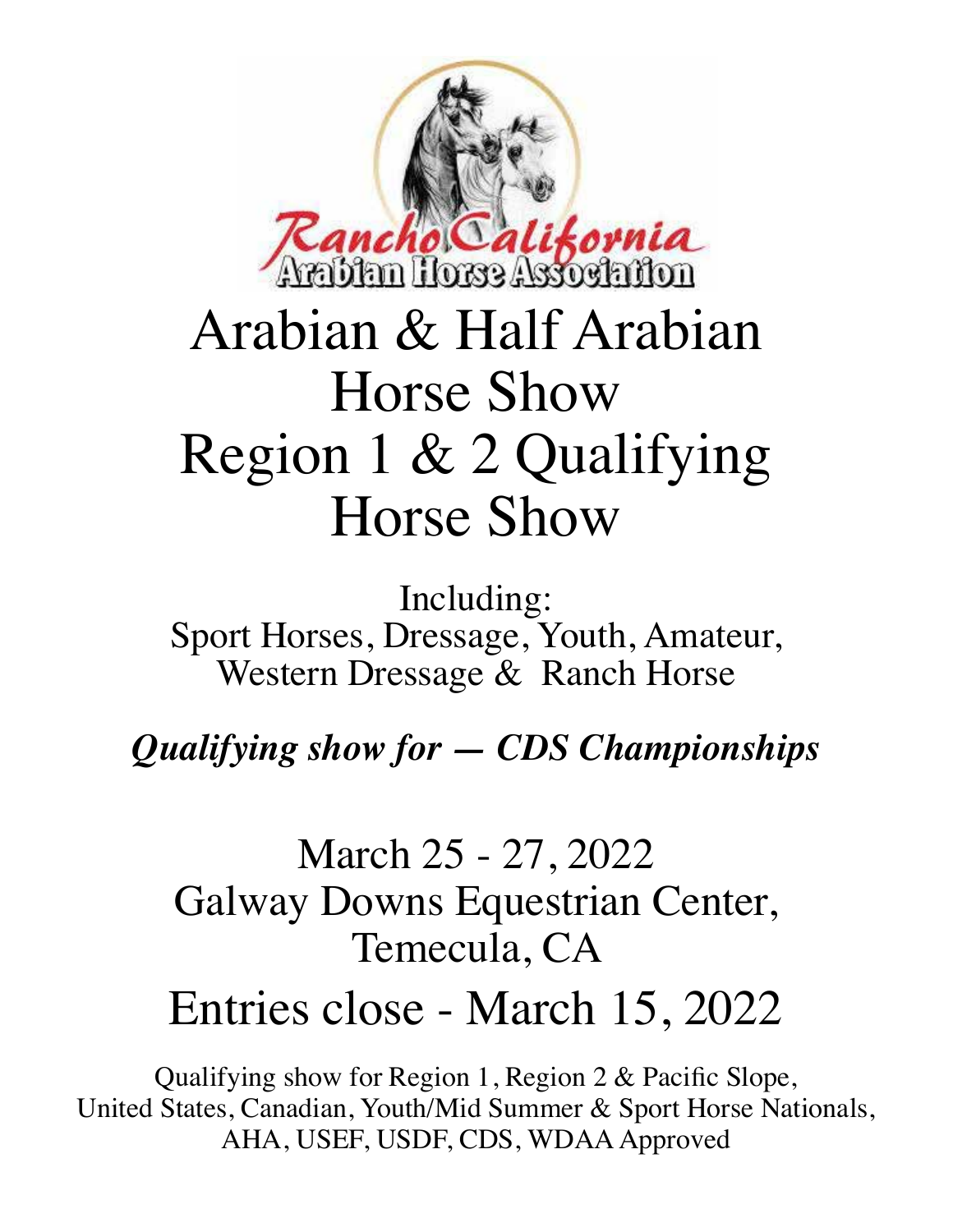| <b>Gold Patron:</b>   | SPOSSORSHIP OPPORTUSITIES<br><b>Guaranteed Premium Stalls Placement</b><br>2 Champion Class Sponsorships<br>2 Regular Class Sponsorship                                                                                        | \$500 |
|-----------------------|--------------------------------------------------------------------------------------------------------------------------------------------------------------------------------------------------------------------------------|-------|
| <b>Silver Patron:</b> | 2 Championship Class Sponsorships                                                                                                                                                                                              | \$350 |
| <b>Bronze Patron:</b> | 2 Regular Class Sponsorships                                                                                                                                                                                                   | \$250 |
|                       | *TRAINERS*FOR EVERY 8 HORSES YOU BRING WILL RECEIVE ONE FREE TACK ROOM!<br>*** Sponsorship wording desired (one line). ***                                                                                                     |       |
|                       |                                                                                                                                                                                                                                |       |
|                       |                                                                                                                                                                                                                                |       |
|                       |                                                                                                                                                                                                                                |       |
|                       | PHONE (if there is a question) example a set of the set of the set of the set of the set of the set of the set of the set of the set of the set of the set of the set of the set of the set of the set of the set of the set o |       |

# **Entry Closing**

*Entries close March 15, 2022 at regular fees.*

*Entries that are submitted, for the first time, after March 15, 2022 will be charged \$75.00 per horse flat post entry fee for the entire show. Class fees remain the same as published.*

*Pre-entered horses who want to add classes will be charged a \$25.00 flat post entry fee per horse.*

*Class fees remain the same as published. .*

## *No Post entries in Dressage English Dressage - 2019 tests will be used Western Dressage - 2022 tests will be used*

Please Note - Dressage classes may not be run in class order. Dressage ride times will be given on a first come first served basis, please note there will be only 60 rides.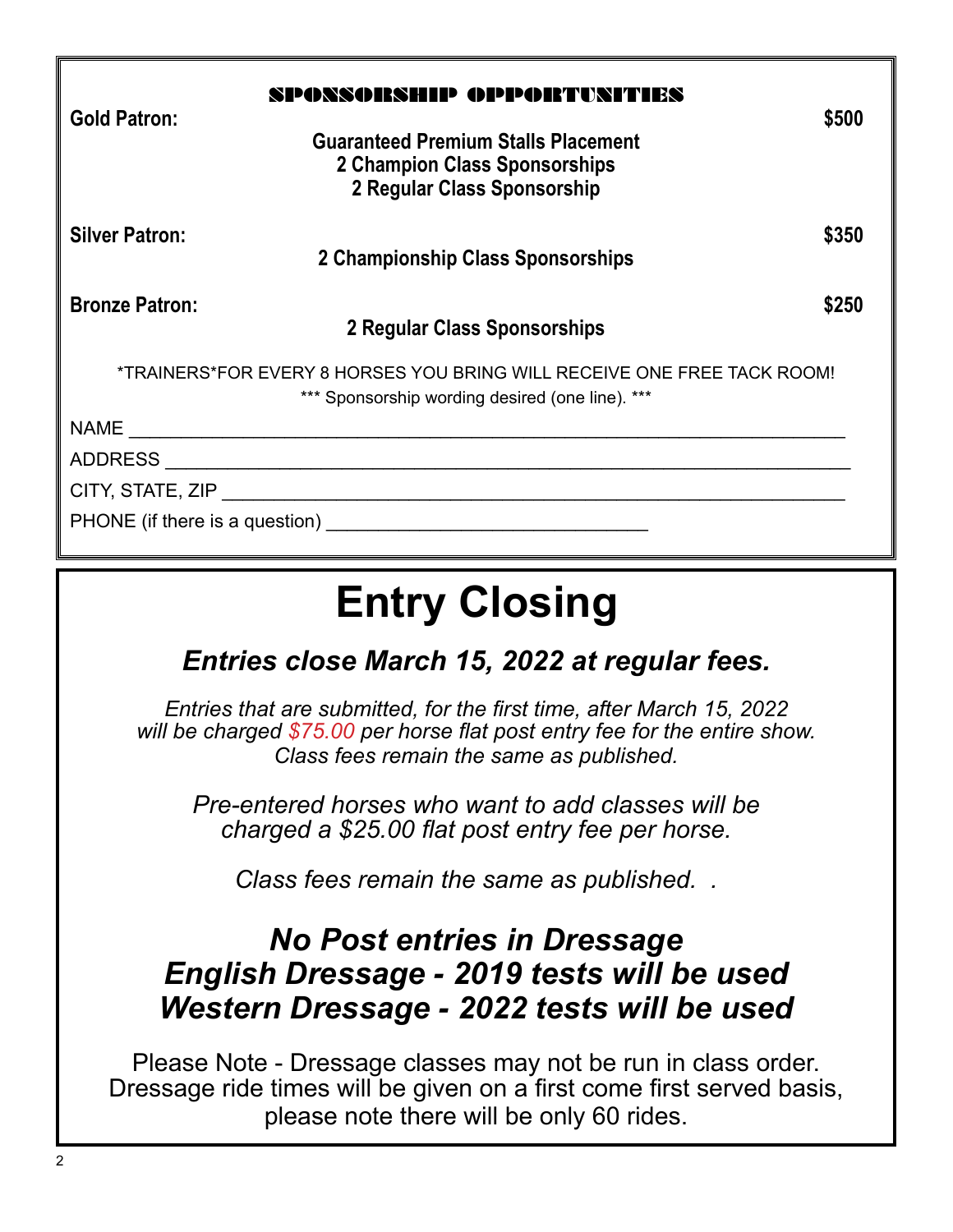## Rancho California Arabian Horse Association **Spring Arabian Horse Show** March 25 - 27, 2022 Galway Downs, Temecula, Ca. - Region 1 & 2 Qualifying Show

Rancho Calif. AHA Officers and Board of Directors

Past President Leslie Smith

> Directors: Lynne Chevallier, Wendy Blanch, Margaret Rich, Marsha Bustin

### Judges

|                                                                       | California |
|-----------------------------------------------------------------------|------------|
| Region 1 Classes except Sport Horse/Dressage/Western Dressage classes |            |
|                                                                       | Oregon     |
| Region 2 Classes except Sport Horse/Dressage/Western Dressage classes |            |
|                                                                       | California |
| Region 1 Sport Horse/Dressage/Western Dressage classes                |            |
|                                                                       | California |
| Region 2 Sport Horse/Dressage/Western Dressage classes                |            |

### Show Officials

Entries must be postmarked March 15, 2022- Post Entry fee \$7 per class.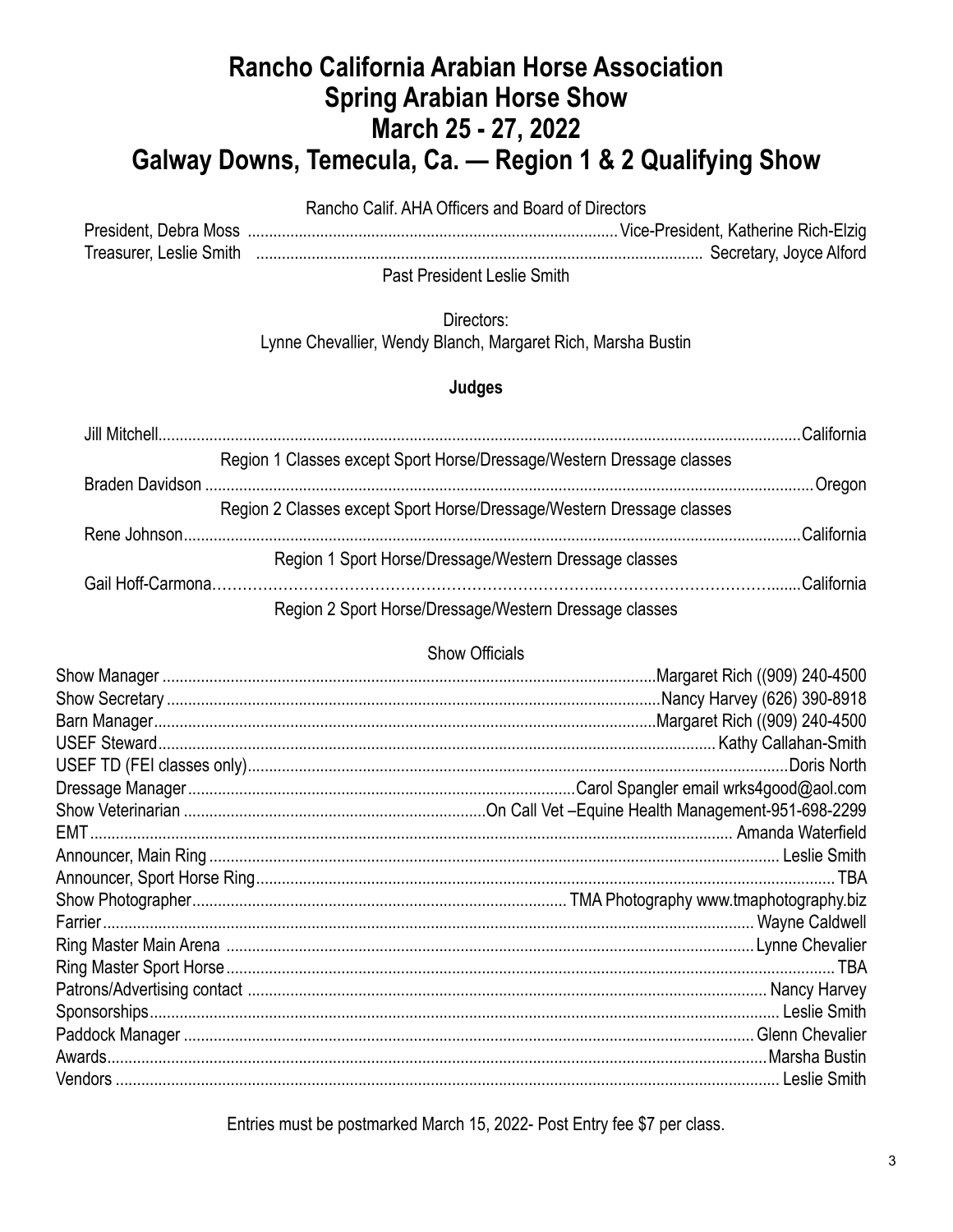## **Tentative Schedule**

#### **FRIDAY, 8:00AM RING TBA**

| No | Code | Fee  |                                                        |
|----|------|------|--------------------------------------------------------|
|    | 210  | \$45 | Arabian Trail, Open (concurrently judged)              |
|    | 216  | \$45 | Arabian Trail, ATR (concurrently judged)               |
| 3  | 219  | \$45 | Arabian Trail, Jr Horse (concurrently judged)          |
| 4  | 211  | \$55 | Arabian Trail, Open Championship (concurrently judged) |
| 5  | 217  | \$55 | Arabian Trail, ATR Championship (concurrently judged)  |
| 6  | 645  | \$45 | HA/AA Trail, Open (concurrently judged)                |
|    | 651  | \$45 | HA/AA Trail, ATR (concurrently judged)                 |
| 8  | 654  | \$45 | HA/AA Trail, Jr Horse (concurrently judged)            |
| 9  | 646  | \$55 | HA/AA Trail, Open Championship (concurrently judged)   |
| 10 | 652  | \$55 | HA/AA Trail, ATR Championship (concurrently judged)    |

#### **BREAK TO MOVE TO HUNTER RING 1**

| 11       | 575 | \$45 | HA/AA Country PI Driving (concurrently judged)               |
|----------|-----|------|--------------------------------------------------------------|
| 12       | 305 | \$45 | Arabian Hunter Pleasure - Junior Horse (concurrently judged) |
| 13       | 115 | \$45 | Arabian Country English Pleasure - ATR (concurrently judged) |
| 14<br>15 | 754 | \$45 | HA/AA English Show Hack - Open (concurrently judged)<br>TBA  |
| 16       | 622 | \$45 | HA/AA Western Pleasure - ATR (concurrently judged)           |
| 17       | 165 | \$45 | Arabian Ladies Side Saddle - Open (concurrently judged)      |
| 18<br>19 | 733 | \$45 | HA/AA Hunter Pleasure - Open (concurrently judged)<br>TBA    |
| 20       | 75  | \$45 | Arabian English Pleasure - Open (concurrently judged)        |
| 21       | 190 | \$45 | Arabian Western Pleasure - Open (concurrently judged)        |
| 22       |     |      | <b>TBA</b>                                                   |
| 23       |     |      | TBA                                                          |
| 24<br>25 | 515 | \$45 | HA/AA English Pleasure - Open (concurrently judged)<br>TBA   |

BREAK

| 26 | 150  | \$45 | Arabian Mounted Native Costume - Open (concurrently judged)           |
|----|------|------|-----------------------------------------------------------------------|
| 27 | 290  | \$45 | Arabian Hunter Pleasure Open (concurrently judged)                    |
| 28 | 620  | \$45 | HA/AA Western Pleasure - Open (concurrently judged)                   |
| 29 | 500  | \$45 | HA/AA Park Horse (concurrently judged)                                |
| 30 | 748  | \$45 | HA/AA Hunter Pleasure - Junior Horses (concurrently judged)           |
| 31 | 204  | \$45 | Arabian Western Pleasure - Junior Horses (concurrently judged)        |
| 32 |      |      | TBA                                                                   |
| 33 | 1630 | \$45 | HA/AA Hunter Pleasure AATR (concurrently judged)                      |
| 34 | 111  | \$45 | Arabian Country English Pleasure - Junior Horse (concurrently judged) |
| 35 | 1357 | \$45 | Western Horsemanship ATR (concurrently judged)                        |
| 36 |      |      | TBA                                                                   |
| 37 | 95   | \$45 | Arabian Country English Pleasure - Open (concurrently judged)         |
| 38 | 605  | \$45 | HA/AA Ladies Side Saddle - Open (concurrently judged)                 |
| 39 | 1631 | \$45 | Arabian Hunter Pleasure AATR (concurrently judged)                    |
| 40 | 208  | \$45 | Arabian Western Pleasure - ATR (concurrently judged)                  |
| 41 | 1339 | \$30 | HA/AA Hunter Pleasure JTR 18 & under (concurrently judged)            |
| 42 | 540  | \$45 | HA/AA Country English Pleasure - Open (concurrently judged)           |
| 43 |      |      | <b>TBA</b>                                                            |
| 44 | 924  | \$30 | AHA Saddle Seat Equitation. Medal JTR (concurrently judged)           |
| 45 |      |      | <b>TBA</b>                                                            |
| 47 | 3006 | \$45 | Arabian Ranch Horse Riding, Open (concurrently judged)                |
| 48 | 3026 | \$45 | HA/AA Ranch Horse Riding, Open (concurrently judged)                  |
| 49 | 3008 | \$45 | Arabian Ranch Horse Riding, ATR (concurrently judged)                 |
| 50 | 3028 | \$45 | HA/AA Ranch Horse Riding, ATR (concurrently judged)                   |
| 51 | 1733 | \$45 | Arabian Ranch Horse Rail, Open (concurrently judged)                  |
| 52 | 1735 | \$45 | Arabian Ranch Horse Rail, ATR (concurrently judged)                   |
| 53 | 2344 | \$45 | HA/AA Ranch Horse Rail, Open (concurrently judged)                    |
| 54 | 2346 | \$45 | HA/AA Ranch Horse Rail, ATR (concurrently judged)                     |
|    |      |      |                                                                       |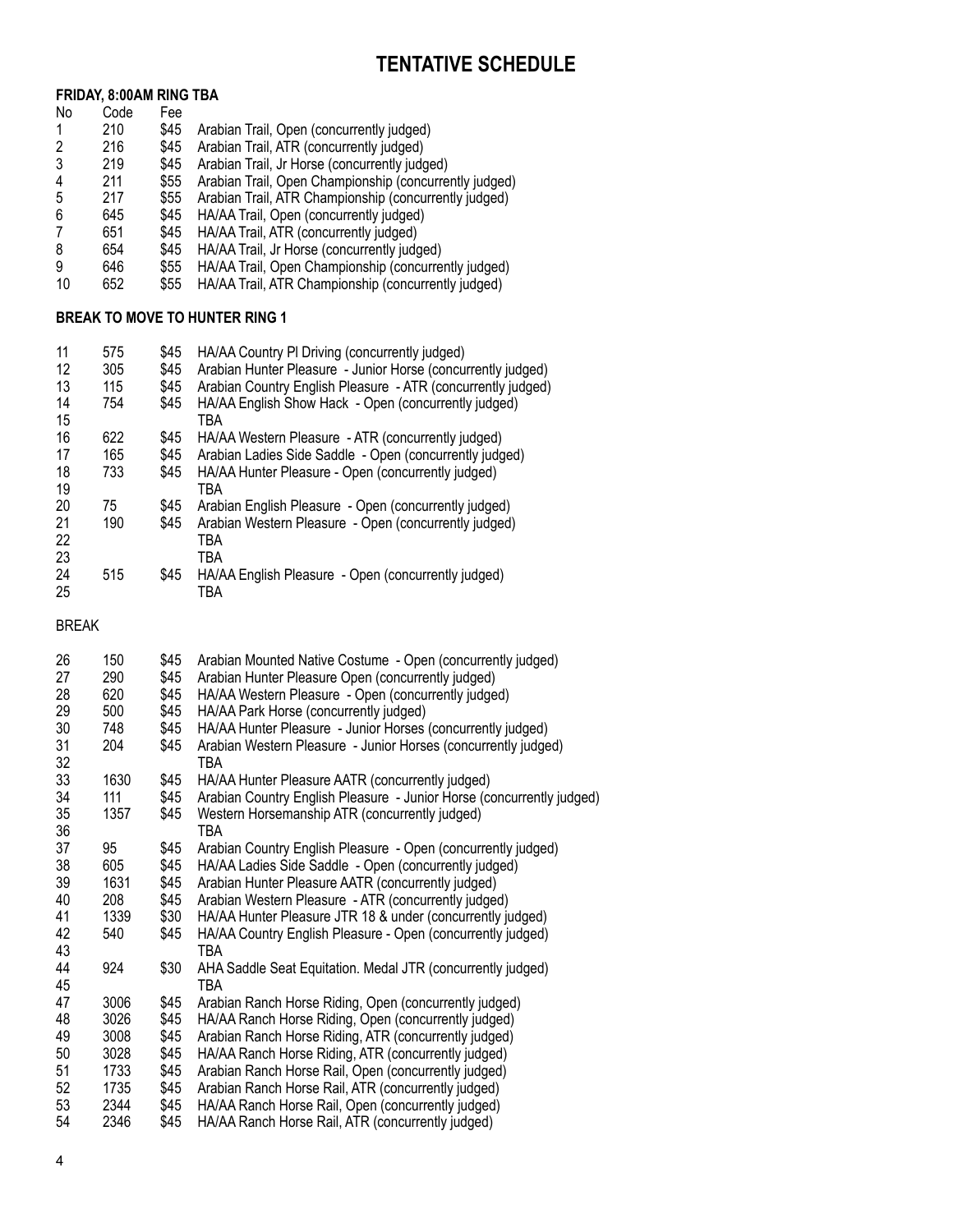## **Tentative Schedule**

|                    |             |      | SATURDAY, 8:00AM HUNTER 2 RING                                                                                       |
|--------------------|-------------|------|----------------------------------------------------------------------------------------------------------------------|
| No                 | Code        | Fee  |                                                                                                                      |
| 55                 |             |      | <b>TBA Halter</b>                                                                                                    |
| 56                 |             |      | <b>TBA Halter</b>                                                                                                    |
| 57                 |             |      | <b>TBA Halter</b>                                                                                                    |
| 58                 |             |      | <b>TBA Halter</b>                                                                                                    |
| 59                 |             |      | <b>TBA Halter</b>                                                                                                    |
| 60                 | 1512        | \$45 | Arabian Performance Halter Mares 3 & over (concurrently judged)                                                      |
| 61                 | 2078        | \$45 | Arabian Performance Halter Geldings 3 & over (concurrently judged)                                                   |
| 62                 | 2018        | \$45 | Arabian Performance Halter Stallions 3 & over (concurrently judged)                                                  |
| 63                 | 1156        | \$45 | HA/AA Performance Halter Mares 3 & Over (concurrently judged)                                                        |
| 64                 | 1446        | \$45 | HA/AA Performance Halter Geldings 3 & Over (concurrently judged)                                                     |
| 65                 | 890         | \$30 | A/HA/AA Walk -Trot Pleasure All Seats, 10 & Under (concurrently judged)                                              |
| 66                 | 1329        | \$30 | Arabian Hunter Pleasure, JTR (concurrently judged)                                                                   |
| 67                 | 560         | \$45 | HA/AA Country English Pleasure - ATR (concurrently judged)                                                           |
| 68                 | 636         | \$45 | HA/AA Western Pleasure - Junior Horses (concurrently judged)                                                         |
| 69                 | 950         | \$30 | AHA Western Horsemanship Equitation Medal JTR (concurrently judged)                                                  |
| 70                 |             |      | TBA                                                                                                                  |
| 71                 | 309         | \$45 | Arabian Hunter Pleasure - AAOTR (concurrently judged)                                                                |
| 72                 | 907         | \$30 | A/HA/AA Walk -Trot Equitation all seats - 10 & Under (concurrently judged)                                           |
| 73                 | 315         | \$45 | Arabian Show Hack - Open (concurrently judged)                                                                       |
| 74                 |             | \$30 | A/HA/AA Walk -Trot Equitation All Seats, 11 & Over ATR (concurrently judged)                                         |
| 75                 |             |      | TBA                                                                                                                  |
| 76                 |             |      |                                                                                                                      |
| 77                 | 590<br>1328 | \$45 | HA/AA Native Costume - Open (concurrently judged)<br>Arabian Hunter Pleasure - JOTR 18 & Under (concurrently judged) |
|                    |             | \$30 |                                                                                                                      |
| 78                 | 752         | \$45 | HA/AA Hunter Pleasure - AAOTR (concurrently judged)                                                                  |
| 79                 |             |      | TBA                                                                                                                  |
| 80                 | 556         | \$45 | HA/AA Country English Pleasure - Junior Horse (concurrently judged)                                                  |
| 81<br><b>BREAK</b> | 524         | \$45 | HA/AA English Pleasure, ATR                                                                                          |
| 82                 |             |      |                                                                                                                      |
|                    | 130         | \$45 | Arabian Country PI Driving (concurrently judged)                                                                     |
| 83                 |             | \$5  | Lead Line - Riders 2 - 6                                                                                             |
| 84                 | 83          | \$45 | Arabian English Pleasure ATR (concurrently judged)                                                                   |
| 85                 | 1338        | \$30 | HA/AA Hunter Pleasure JOTR 18 & Under (concurrently judged)                                                          |
| 86                 |             | \$30 | A/HA/AA Walk -Trot Pleasure all seats Eq 11 & Over ATR (concurrently judged)                                         |
| 87                 | 938         | \$30 | AHA Hunter Seat Equitation Medal JTR (concurrently judged)                                                           |
| 88                 |             | \$30 | A/HA/AA Walk - Trot Pleasure all seats, All ages - JTR or ATR (concurrently judged)                                  |
| 89                 |             |      | TBA                                                                                                                  |
| 90                 | 60          | \$45 | Arabian Park Horse (concurrently judged)                                                                             |
| 91                 |             |      | TBA                                                                                                                  |
| 92                 | 891         | \$30 | A/HA/AA Walk -Trot Pleasure, All Seats, 10 & Under - Championship (concurrently judged)                              |
| 93                 |             |      | TBA                                                                                                                  |
| 94                 |             | \$45 | A/HA/AA Walk -Trot Equitation All Seats, 11 & Over ATR Championship (concurrently judged)                            |
| 95                 |             |      | TBA                                                                                                                  |
| 96                 |             | \$45 | A/HA/AA Walk -Trot Pleasure All Seats, 11 & Over ATR Championship (concurrently judged)                              |
| 97                 | 908         | \$30 | A/HA/AA Walk -Trot Equitation All Seats, 10 & Under - Championship (concurrently judged)                             |
| 98                 | 3007        | \$45 | Arabian Ranch Horse Riding, Open Championship (concurrently judged)                                                  |
| 99                 | 3027        | \$45 | HA/AA Ranch Horse Riding, Open Championship (concurrently judged)                                                    |
| 100                | 3009        | \$45 | Arabian Ranch Horse Riding, ATR Championship (concurrently judged)                                                   |
| 101                | 3029        | \$45 | HA/HA Ranch Horse Riding, ATR Championship (concurrently judged)                                                     |
| 102                | 1734        | \$45 | Arabian Ranch Horse Rail, Open Championship (concurrently judged)                                                    |
| 103                | 1736        | \$45 | Arabian Ranch Horse Rail, ATR Championship (concurrently judged)                                                     |
| 104                | 2345        | \$45 | HA/AA Ranch Horse Rail, Open Championship (concurrently judged)                                                      |
| 105                | 2347        | \$45 | HA/AA Ranch Horse Rail, ATR Championship (concurrently judged)                                                       |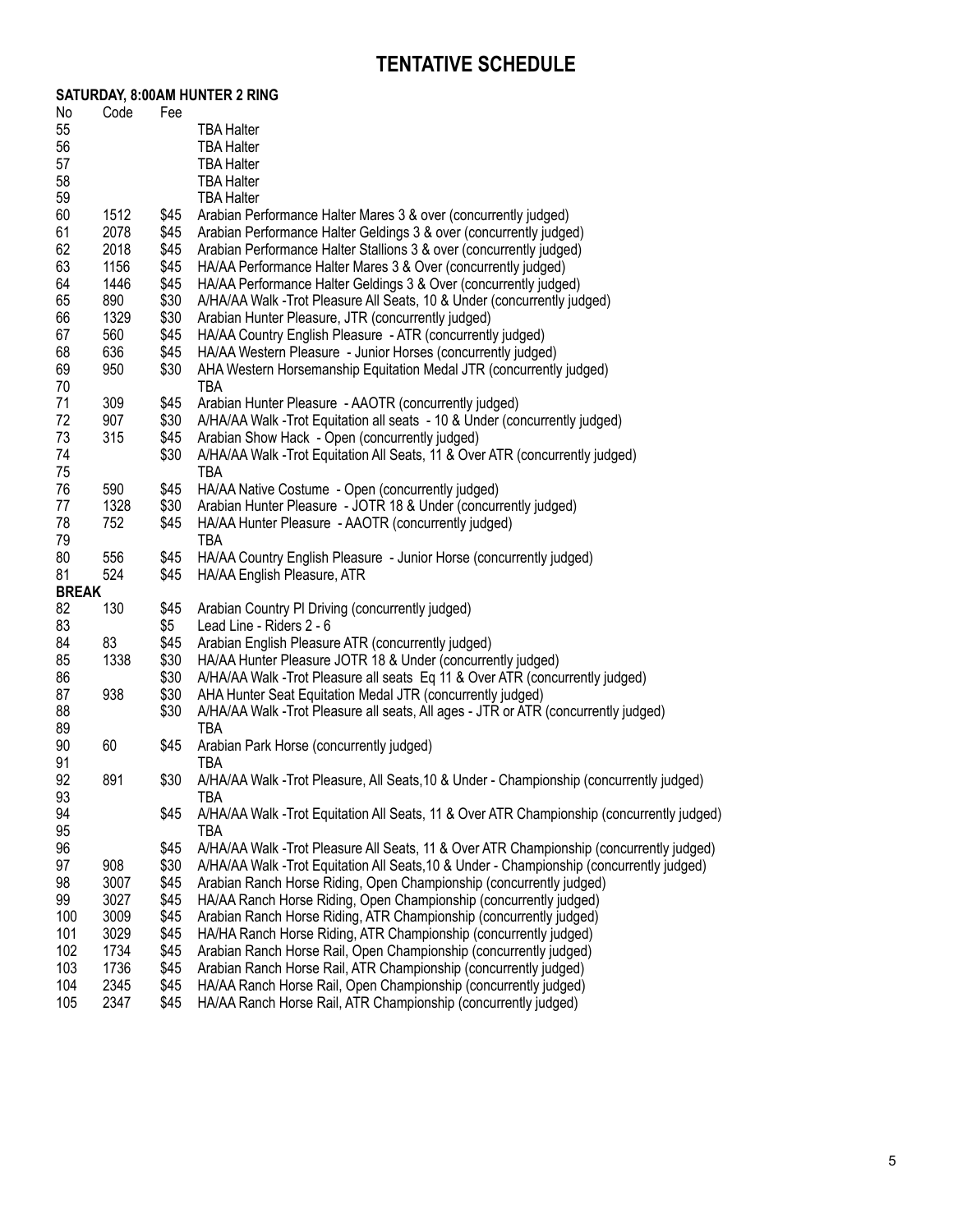## **Tentative Schedule**

|              | SUNDAY, 8:00 HUNTER 2 RING |      |                                                                              |
|--------------|----------------------------|------|------------------------------------------------------------------------------|
| No           | Code                       | Fee  |                                                                              |
| 106          | 918                        | \$30 | Youth Showmanship - 18 & Under (concurrently judged)                         |
| 107          | 1371                       | \$45 | Adult Showmanship AATR 19 and Over (concurrently judged)                     |
| 108          | 306                        | \$55 | Arabian Hunter Pleasure Championship, Jr. Horse (concurrently judged)        |
| 109          | 550                        | \$55 | HA/AA Country English Pleasure ATR Championship (concurrently judged)        |
| 110          | 76                         | \$55 | Arabian English Pleasure Open Championship (concurrently judged)             |
| 111          | 205                        | \$55 | Arabian Western Pleasure Championship - Jr. Horse (concurrently judged)      |
| 112          |                            |      | <b>TBA</b>                                                                   |
| 113          | 1644                       | \$55 | HA/AA Hunter Pleasure AOTR Championship (concurrently judged)                |
| 114          | 1636                       | \$45 | Arabian Hunter Pleasure Championship - JTR (concurrently judged)             |
| 115          | 96                         | \$55 | Arabian Country English Pleasure Open Championship (concurrently judged)     |
| 116          |                            |      | <b>TBA</b>                                                                   |
| 117          | 307                        | \$55 | Arabian Hunter Pleasure Championship - AATR (concurrently judged)            |
| 118          | 516                        | \$55 | HA/AA English Pleasure Open Championship (concurrently judged)               |
| 119          | 199                        | \$55 | Arabian Western Pleasure Championship - ATR (concurrently judged)            |
| 120          | 557                        | \$55 | HA/AA Country English Pleasure Jr Horse Championship (concurrently judged)   |
| 121          | 1635                       | \$45 | HA/AA Hunter Pleasure Championship - JTR 18 & Under (concurrently judged)    |
| 122          |                            |      | TBA                                                                          |
| 123          | 516                        | \$55 | HA/AA English Pleasure Open Championship (concurrently judged)               |
| 124          | 291                        | \$55 | Arabian Hunter Pleasure Championship Open(concurrently judged)               |
| 125          |                            | \$45 | A/HA/AA Carriage Pleasure Driving, Working                                   |
| <b>BREAK</b> |                            |      |                                                                              |
|              |                            |      |                                                                              |
| 126          |                            | \$45 | A/HA/AA Carriage Pleasure Driving, Reinsmanship                              |
| 127          | 621                        | \$55 | HA/AA Western Pleasure Open Championship (concurrently judged)               |
| 128          | 1179                       | \$45 | Arabian Hunter Pleasure - Championship - AOTR (concurrently judged)          |
| 129          | 734                        | \$55 | HA/AA Hunter Pleasure Championship (concurrently judged)                     |
| 130          | 113                        | \$55 | Arabian Country English Pleasure ATR Championship (concurrently judged)      |
| 131          | 749                        | \$45 | HA/AA Hunter Pleasure Championship, Jr. Horse (concurrently judged)          |
| 132          |                            |      | <b>TBA</b>                                                                   |
| 133          | 637                        | \$55 | HA/AA Western Pleasure Championship, Jr. Horse (concurrently judged)         |
| 134          | 112                        | \$55 | Arabian Country English Pleasure Jr Horse Championship (concurrently judged) |
| 135          | 750                        | \$55 | HA/AA Hunter Pleasure Championship - AATR (concurrently judged)              |
| 136          | 541                        | \$55 | HA/AA Country English Pleasure Championship (concurrently judged)            |
| 137          | 630                        | \$55 | HA/AA Western Pleasure Championship ATR (concurrently judged)                |
| 138          |                            |      | <b>TBA</b>                                                                   |
| 139          | 84                         | \$55 | Arabian English Pleasure ATR Championship (concurrently judged)              |
| 140          |                            | \$55 | HA/AA English Pleasure Open Championship (concurrently judged)               |
| 141          | 191                        | \$55 | Arabian Western Pleasure Championship (concurrently judged)                  |

**SUNDay, 8:00 Hunter 2 Ring**

# **Dressage**

All dressage classes are open to Arabian, Half-Arabian and Anglo-Arabian horses.

English Dressage - 2019 tests will be ridden.

Western Dressage - 2022 tests will be ridden.

Riders will be notified of their ride times prior to the show.

Please Note - Dressage classes may not be run in class order. Dressage ride times will be given on a first come first served basis, please note there will be only 55 rides per day.

## **Entries close March 15, 2022**

**NOTE - NO POST ENTRIES WILL BE ACCEPTED IN DRESSAGE CLASSES**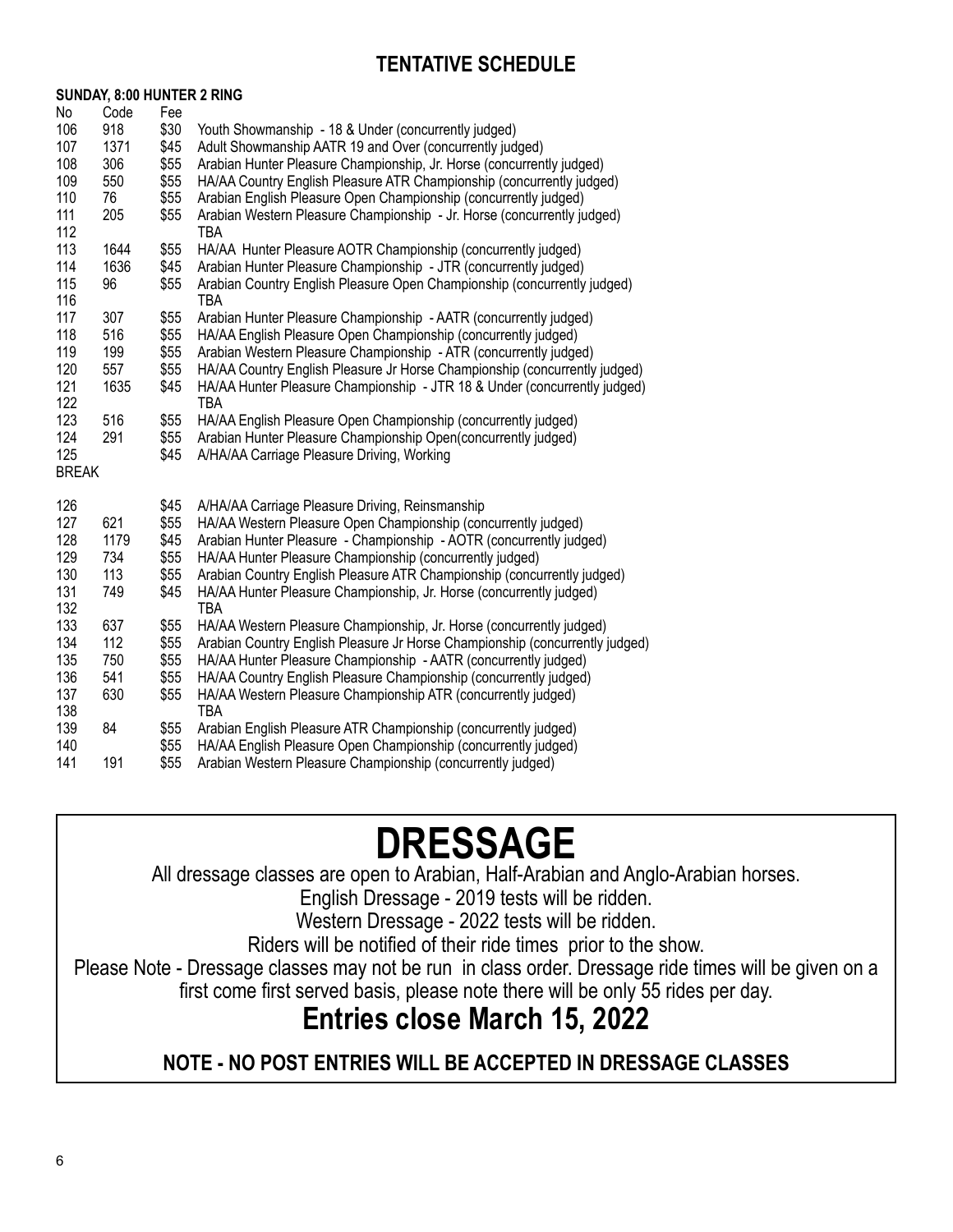#### **Tentative Class Schedu l e Friday 8:00 AM Grand Hunter Ring**

|              |                                 |              | <b>TENTATIVE SCHEDULE</b>                                                                                                         |
|--------------|---------------------------------|--------------|-----------------------------------------------------------------------------------------------------------------------------------|
|              | <b>TENTATIVE CLASS SCHEDULE</b> |              |                                                                                                                                   |
|              |                                 |              | <b>FRIDAY 8:00 AM GRAND HUNTER RING</b>                                                                                           |
| No.          | Code                            | Fee          |                                                                                                                                   |
| 1001<br>1002 | 1382<br>790                     | \$45<br>\$45 | Region 1 Dressage USDF Intro - Test B                                                                                             |
| 1003         | 790                             | \$45         | Region 1 Dressage Training Level - Test 2, Open<br>Region 1 Dressage Training Level - Test 3, Open                                |
| 1004         | 792                             | \$45         | Region 1 Dressage Training Level - Test 1, AATR                                                                                   |
| 1005         | 792                             | \$45         | Region 1 Dressage Training Level - Test 1, JTR                                                                                    |
| 1006         | 791                             | \$45         | Region 1 Dressage Training Level - Test 2. AOTR                                                                                   |
| 1007         | 797                             | \$45         | Region 1 Dressage First Level - Test 2, Open                                                                                      |
| 1008         | 797                             | \$45         | Region 1 Dressage First Level - Test 3, Open                                                                                      |
| 1009         | 801                             | \$45         | Region 1 Dressage First Level - Test 1, AATR                                                                                      |
| 1010         | 799                             | \$45         | Region 1 Dressage First Level - Test 1 - AOTR                                                                                     |
| 1011         | 801                             | \$45         | Region 1 Dressage First Level - Test 1, JTR                                                                                       |
| 1012         | 1807                            | \$45         | Region 1 Dressage Second Level - Test 3 Open                                                                                      |
| 1013         | 1810                            | \$45         | Region 1 Dressage Second Level - Test 1, ATR                                                                                      |
| 1014         | 818                             | \$45         | Region 1 Dressage Third Level - Test 1 ATR                                                                                        |
| 1015<br>1016 | 815<br>823                      | \$45<br>\$45 | Region 1 Dressage Third Level - Test 3 Open                                                                                       |
| 1017         | 429                             | \$45         | Region 1 Dressage Fourth - Level Test 3 Open                                                                                      |
| 1018         | 434                             | \$45         | Region 1 Dressage Seat Equitation JTR<br>Region 1 AHA Dressage Seat Medal JTR                                                     |
| 1019         | 2213                            | \$45         | Region 1 Western Dressage, Intro, ATR, Test 4                                                                                     |
| 1020         | 2213                            | \$45         | Region 1 Western Dressage, Intro, ATR, Test 1                                                                                     |
| 1021         | 2301                            | \$45         | Region 1 Western Dressage, Basic, Open, Test 4                                                                                    |
| 1022         | 2301                            | \$45         | Region 1 Western Dressage, Basic, Open, Test 1                                                                                    |
| 1023         | 2313                            | \$45         | Region 1 Western Dressage, Basic, ATR, Test 4                                                                                     |
| 1024         | 2313                            | \$45         | Region 1 Western Dressage, Basic, ATR, Test 1                                                                                     |
| 1025         | 2401                            | \$45         | Region 1 Western Dressage, Level 1, Open, Test 4                                                                                  |
| 1026         | 2401                            | \$45         | Region 1 Western Dressage, Level 1, Open, Test 1                                                                                  |
| 1027         | 2413                            | \$45         | Region 1 Western Dressage, Level 1, ATR, Test 4                                                                                   |
| 1028         | 2413                            | \$45         | Region 1 Western Dressage, Level 1, ATR, Test 1                                                                                   |
| 1029<br>1030 | 2501<br>2501                    | \$45<br>\$45 | Region 1 Western Dressage, Level 2, Open, Test 4                                                                                  |
| 1031         | 2513                            | \$45         | Region 1 Western Dressage, Level 2, Open, Test 1<br>Region 1 Western Dressage, Level 2, ATR, Test 4                               |
| 1032         | 2513                            | \$45         | Region 1 Western Dressage, Level 2, ATR, Test 1                                                                                   |
| 1033         | 2551                            | \$45         | Region 1 Western Dressage, Level 3, Open                                                                                          |
| 1034         | 1816                            | \$45         | Region 1 Dressage FEI Test of Choice                                                                                              |
|              |                                 |              |                                                                                                                                   |
|              | <b>TENTATIVE CLASS SCHEDULE</b> |              | <b>SATURDAY HUNTER 1 - Start Time 9:00AM</b>                                                                                      |
|              |                                 |              | 201 494 \$45 HA/AA Sport Horse Geldings 2 - 4 Years                                                                               |
| 202          | 494                             | \$45         | H/AA Sport Horse Geldings 5 & Over (concurrently judged)                                                                          |
| 203          | 495                             | 0            | HA/AA Sport Horse Gelding Champ. & Res (1st & 2nd place only) (                                                                   |
| 204          | 484                             | \$45         | HA/AA Sport Horse Stallion 2 - 4 Years (concurrently judged)                                                                      |
| 205          | 484                             | \$45         | HA/AA Sport Horse Stallion 5 & Over (concurrently judged)                                                                         |
| 206          | 485                             | 0            | HA/AA Sport Horse Stallion Champ. & Res. (1st & 2nd place only)                                                                   |
| 207          | 475                             | \$45         | HA/AA Sport Horse Mares 2 - 4 Years (concurrently judged)                                                                         |
| 208          | 475                             | \$45         | HA/AA Sport Horse Mares 5 & Over (concurrently judged)                                                                            |
| 209          | 476                             | 0            | HA/AA Sport Horse Mare Champion & Reserve (1st & 2nd place or                                                                     |
| 210          | 39                              | \$45         | Arabian Sport Horse Mares 2 - 4 Years (concurrently judged)                                                                       |
| 211<br>212   | 39<br>40                        | \$45<br>0    | Arabian Sport Horse Mares 5 & Over (concurrently judged)                                                                          |
| 213          | 53                              | \$45         | Arabian Sport Horse Mare Champ. & Res (1st & 2nd place only) (c<br>Arabian Sport Horse Geldings 2 - 4 Years (concurrently judged) |
| 214          | 53                              | \$45         | Arabian Sport Horse Geldings 5 & Over (concurrently judged)                                                                       |
| 215          | 54                              | 0            | Arabian Sport Horse Geldings Champ. & Res. (1st & 2nd place onl                                                                   |
| 216          | 46                              | \$45         | Arabian Sport Horse Stallions 2 - 4 Years (concurrently judged)                                                                   |
| 217          | 46                              | \$45         | Arabian Sport Horse Stallions 5 & Over (concurrently judged)                                                                      |
| 218          | 47                              | 0            | Arabian Sport Horse Stallions Champion & Res. (1st & 2nd place of                                                                 |
| 219          | 498                             | \$45         | HA/AA Sport Horse Geldings 2 & Over ATH (concurrently judged)                                                                     |
| 220          | 488                             | \$45         | HA/AA Sport Horse Stallions 2 & Over ATH (concurrently judged)                                                                    |
| 221          | 479                             | \$45         | HA/AA Sport Horse Mares 2 & Over ATH (concurrently judged)                                                                        |
| 222          | 43                              | \$45         | Arabian Sport Horse Mares 2 & Over ATH (concurrently judged)                                                                      |
| 223          | 57                              | \$45         | Arabian Sport Horse Geldings 2 Years & Over ATH (concurrently ju                                                                  |
| 224          | 50<br><b>BREAK 1 HOUR</b>       | \$45         | Arabian Sport Horse Stallions 2 Years & Over ATH (concurrently jue                                                                |
|              |                                 |              |                                                                                                                                   |

#### **Tentative Class Schedule**

**SATURDAY HUNTER 1 - Start Time 9:00AM**<br>201 494 \$45 HA/AA Sport Horse Q 201 494 \$45 HA/AA Sport Horse Geldings 2 - 4 Years<br>202 494 \$45 H/AA Sport Horse Geldings 5 & Over (co 202 \$45 H/AA Sport Horse Geldings 5 & Over (concurrently judged)<br>202 6 A/AA Sport Horse Gelding Champ. & Res (1st & 2nd place 203 495 HA/AA Sport Horse Gelding Champ. & Res (1st & 2nd place only) (concurrently judged) 204 484 \$45 HA/AA Sport Horse Stallion 2 - 4 Years (concurrently judged)<br>205 484 \$45 HA/AA Sport Horse Stallion 5 & Over (concurrently judged) 205 484 \$45 HA/AA Sport Horse Stallion 5 & Over (concurrently judged)<br>485 0 HA/AA Sport Horse Stallion Champ. & Res. (1st & 2nd place 206 485 HA/AA Sport Horse Stallion Champ. & Res. (1st & 2nd place only) (concurrently judged) 207 475 \$45 HA/AA Sport Horse Mares 2 - 4 Years (concurrently judged)<br>208 475 \$45 HA/AA Sport Horse Mares 5 & Over (concurrently judged) 475 \$45 HA/AA Sport Horse Mares 5 & Over (concurrently judged)<br>476 0 HA/AA Sport Horse Mare Champion & Reserve (1st & 2nd 209 476<br>210 39 HA/AA Sport Horse Mare Champion & Reserve (1st & 2nd place only) (concurrently judged) 210 39 \$45 Arabian Sport Horse Mares 2 - 4 Years (concurrently judged)<br>211 39 \$45 Arabian Sport Horse Mares 5 & Over (concurrently judged) 20 \$45 Arabian Sport Horse Mares 5 & Over (concurrently judged)<br>20 6 Arabian Sport Horse Mare Champ. & Res (1st & 2nd place 212 40<br>213 53 Arabian Sport Horse Mare Champ. & Res (1st & 2nd place only) (concurrently judged) 213 53 \$45 Arabian Sport Horse Geldings 2 - 4 Years (concurrently judged)<br>214 53 \$45 Arabian Sport Horse Geldings 5 & Over (concurrently judged) 53 \$45 Arabian Sport Horse Geldings 5 & Over (concurrently judged)<br>54 0 Arabian Sport Horse Geldings Champ, & Res. (1st & 2nd place 215 54<br>216 46 Arabian Sport Horse Geldings Champ. & Res. (1st & 2nd place only) (concurrently judged) 216 46 \$45 Arabian Sport Horse Stallions 2 - 4 Years (concurrently judged)<br>217 46 \$45 Arabian Sport Horse Stallions 5 & Over (concurrently judged) 16 \$45 Arabian Sport Horse Stallions 5 & Over (concurrently judged)<br>47 0 Arabian Sport Horse Stallions Champion & Res. (1st & 2nd pl 218 47<br>219 498 Arabian Sport Horse Stallions Champion & Res. (1st & 2nd place only) (concurrently judged) 219 498 \$45 HA/AA Sport Horse Geldings 2 & Over ATH (concurrently judged)<br>220 488 \$45 HA/AA Sport Horse Stallions 2 & Over ATH (concurrently judged) 220 488 \$45 HA/AA Sport Horse Stallions 2 & Over ATH (concurrently judged)<br>221 479 \$45 HA/AA Sport Horse Mares 2 & Over ATH (concurrently judged) 221 479 \$45 HA/AA Sport Horse Mares 2 & Over ATH (concurrently judged)<br>222 43 \$45 Arabian Sport Horse Mares 2 & Over ATH (concurrently judged) 222 43 \$45 Arabian Sport Horse Mares 2 & Over ATH (concurrently judged)<br>223 57 \$45 Arabian Sport Horse Geldings 2 Years & Over ATH (concurrently 223 57 \$45 Arabian Sport Horse Geldings 2 Years & Over ATH (concurrently judged)<br>224 50 \$45 Arabian Sport Horse Stallions 2 Years & Over ATH (concurrently judged) 224 50 \$45 Arabian Sport Horse Stallions 2 Years & Over ATH (concurrently judged)<br>BREAK 1 HOUR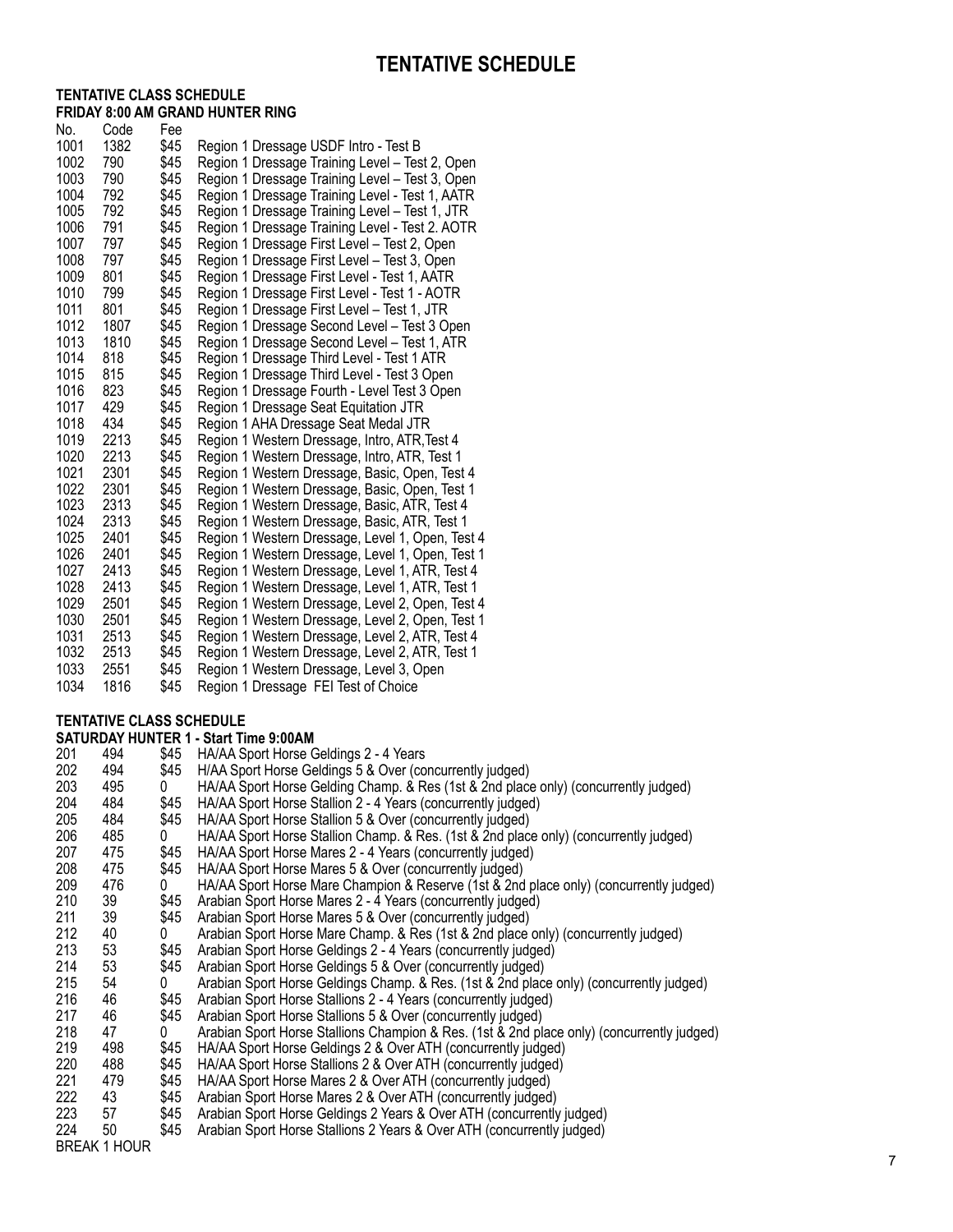## **RING THREE SCHEDULE**

|     |      |      | SATURDAY HUNTER 1 ARENA START 1 HOUR AFTER CLASS 56 BUT NOT BEFORE 1PM |
|-----|------|------|------------------------------------------------------------------------|
| 225 | 335  | \$45 | Arabian Sport Horse Under Saddle, Open                                 |
| 226 | 779  | \$45 | HA/AA Sport Horse Under Saddle, Junior Horse                           |
| 227 | 1065 | \$45 | Arabian Sport Horse Under Saddle, AATR                                 |
| 228 | 773  | \$45 | HA/AA Sport Horse Under Saddle, Open                                   |
| 229 | 341  | \$45 | Arabian Sport Horse Under Saddle, Junior Horse                         |
| 230 | 777  | \$45 | HA/AA Sport Horse Under Saddle, ATR                                    |
| 231 | 347  | \$45 | Arabian Sport Horse Show Hack, Open                                    |
| 232 | 1095 | \$30 | HA/AA Sport Horse Under Saddle JTR                                     |
| 233 | 1066 | \$30 | Arabian Sport Horse Under Saddle, JTR                                  |
|     |      |      |                                                                        |

| 234           | 1050 | \$45 | HA/AA Sport Horse Show Hack, Open                                               |
|---------------|------|------|---------------------------------------------------------------------------------|
| 235           | 351  | \$45 | Arabian Sport Horse Show Hack, ATR                                              |
| 236           | 1054 |      | \$45 HA/AA Sport Horse Show Hack, ATR                                           |
| 237           | 774  | \$45 | HA/AA Sport Horse Under Saddle, Championship (58,60)                            |
| 238           | 336  | \$45 | Arabian Sport Horse Under Saddle, Championship (57,61)                          |
| 239           | 778  | \$45 | HA/AA Sport Horse Under Saddle, Champ. ATR (62,64,)                             |
| $\sim$ $\sim$ |      |      | Ѧ <i>Ӏ</i> ൳ᅠ៱᠄╵╶へ ▗┇┇╶┇╏┆┆╶へ▕▏▏⋌▏▏▕ <del>、</del> ┳━ <i>▕▀</i> へ△▀ <sup>៶</sup> |

340 \$45 Arabian Sport Horse Under Saddle, Champ. ATR (59,65)

#### **SUNDAY 8:00 AM Grand Hunter Ring**

| No.  | Code | Fee  |                                                  |
|------|------|------|--------------------------------------------------|
| 2001 | 1382 | \$45 | Region 2 Dressage USDF Intro - Test A            |
| 2002 | 790  | \$45 | Region 2 Dressage Training Level - Test 2, Open  |
| 2003 | 790  | \$45 | Region 2 Dressage Training Level - Test 3, Open  |
| 2004 | 792  | \$45 | Region 2 Dressage Training Level - Test 1, AATR  |
| 2005 | 792  | \$45 | Region 2 Dressage Training Level - Test 1, JTR   |
| 2006 | 791  | \$45 | Region 2 Dressage Training Level - Test 2, AOTR  |
| 2007 | 797  | \$45 | Region 2 Dressage First Level - Test 2, Open     |
| 2008 | 797  | \$45 | Region 2 Dressage First Level - Test 3, Open     |
| 2009 | 801  | \$45 | Region 2 Dressage First Level - Test 1, AATR     |
| 2010 | 799  | \$45 | Region 2 Dressage First Level - Test 1, AOTR     |
| 2011 | 801  | \$45 | Region 2 Dressage First Level - Test 1, JTR      |
| 2012 | 1807 | \$45 | Region 2 Dressage Second Level - Test 3 Open     |
| 2013 | 1810 | \$45 | Region 2 Dressage Second Level - Test 1, ATR     |
| 2014 | 818  | \$45 | Region 2 Dressage Third Level - Test 1 ATR       |
| 2015 | 815  | \$45 | Region 2 Dressage Third Level - Test 3 Open      |
| 2016 | 823  | \$45 | Region 2 Dressage Fourth - Level Test 3 Open     |
| 2017 | 429  | \$45 | Region 2 Dressage Seat Equitation JTR            |
| 2018 | 434  | \$45 | Region 2 AHA Dressage Seat Medal JTR             |
| 2019 | 2213 | \$45 | Region 2 Western Dressage, Intro, ATR, Test 4    |
| 2020 | 2213 | \$45 | Region 2 Western Dressage, Intro, ATR, Test 1    |
| 2021 | 2301 | \$45 | Region 2 Western Dressage, Basic, Open, Test 4   |
| 2022 | 2301 | \$45 | Region 2 Western Dressage, Basic, Open, Test 1   |
| 2023 | 2313 | \$45 | Region 2 Western Dressage, Basic, ATR, Test 4    |
| 2024 | 2313 | \$45 | Region 2 Western Dressage, Basic, ATR, Test 1    |
| 2025 | 2401 | \$45 | Region 2 Western Dressage, Level 1, Open, Test 4 |
| 2026 | 2401 | \$45 | Region 2 Western Dressage, Level 1, Open, Test 1 |
| 2027 | 2413 | \$45 | Region 2 Western Dressage, Level 1, ATR, Test 4  |
| 2028 | 2413 | \$45 | Region 2 Western Dressage, Level 1, ATR, Test 1  |
| 2029 | 2501 | \$45 | Region 2 Western Dressage, Level 2, Open, Test 4 |
| 2030 | 2501 | \$45 | Region 2 Western Dressage, Level 2, Open, Test 1 |
| 2031 | 2513 | \$45 | Region 2 Western Dressage, Level 2, ATR, Test 4  |
| 2032 | 2513 | \$45 | Region 2 Western Dressage, Level 2, ATR, Test 1  |
| 2033 | 2551 | \$45 | Region 2 Western Dressage, Level 3, Open, Test 1 |
| 2034 | 1816 | \$45 | Region 2 Dressage FEI Test of Choice             |
|      |      |      |                                                  |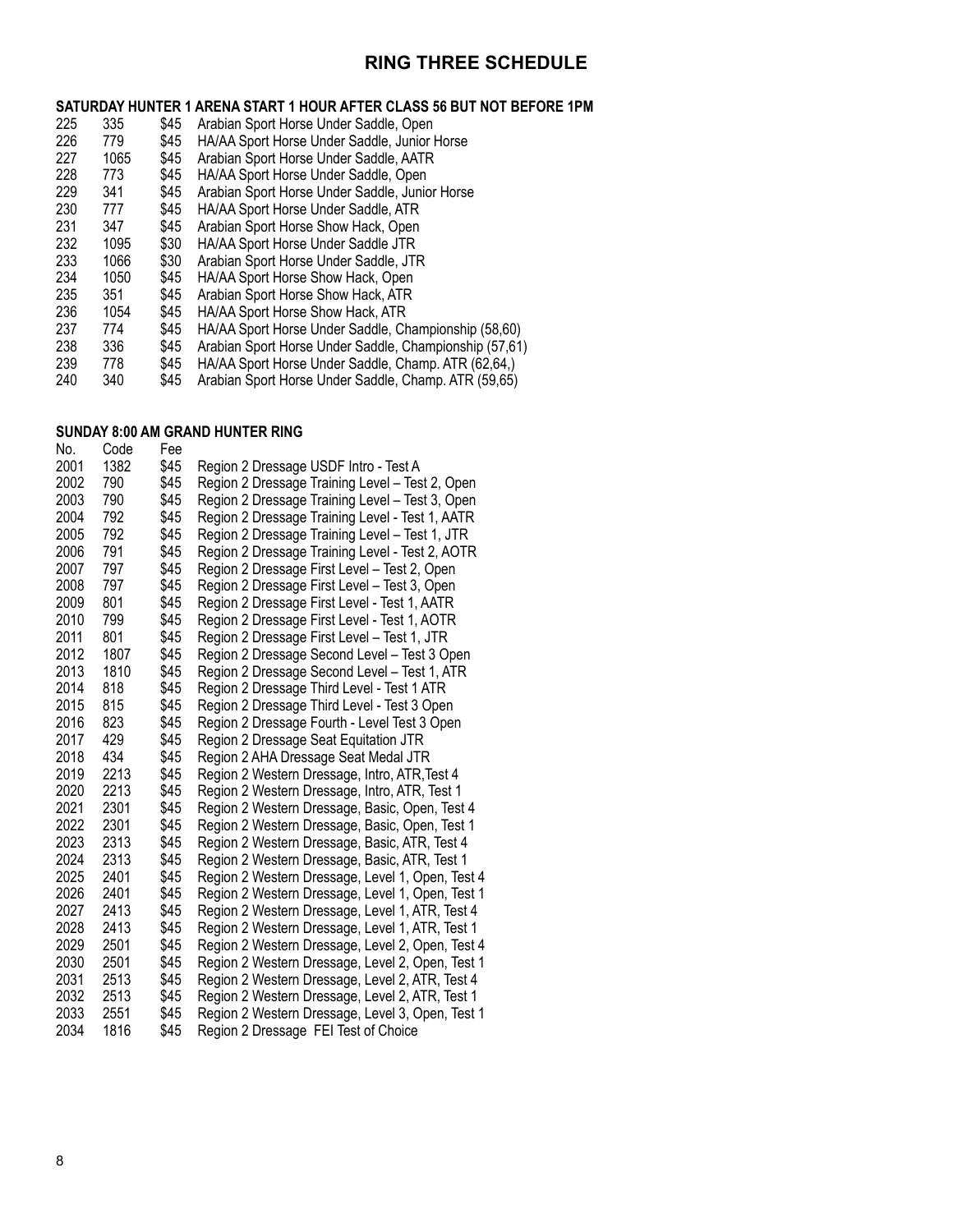| (Each Owner/Trainer/Rider/Driver/Handler) classes  |  |
|----------------------------------------------------|--|
|                                                    |  |
| (Drug Testing Fee \$15, USEF fee \$8, CA Fee \$10) |  |
|                                                    |  |
| (Each Owner/Trainer/Rider/Driver/Handler)          |  |
|                                                    |  |
|                                                    |  |
|                                                    |  |
|                                                    |  |
|                                                    |  |
|                                                    |  |

\*Stalls will not be pre-bedded. \*\*MANDATORY FEE

| <b>2021 CDS MEMBERSHIP FORM</b><br>www.california-dressage.org to join online                                                                                                                                                                                                                    |  |  |  |  |
|--------------------------------------------------------------------------------------------------------------------------------------------------------------------------------------------------------------------------------------------------------------------------------------------------|--|--|--|--|
|                                                                                                                                                                                                                                                                                                  |  |  |  |  |
|                                                                                                                                                                                                                                                                                                  |  |  |  |  |
| $City \_$                                                                                                                                                                                                                                                                                        |  |  |  |  |
|                                                                                                                                                                                                                                                                                                  |  |  |  |  |
|                                                                                                                                                                                                                                                                                                  |  |  |  |  |
| Would you like to use your Visa or MC? (5% fee added)                                                                                                                                                                                                                                            |  |  |  |  |
|                                                                                                                                                                                                                                                                                                  |  |  |  |  |
|                                                                                                                                                                                                                                                                                                  |  |  |  |  |
|                                                                                                                                                                                                                                                                                                  |  |  |  |  |
| Group membership in the United States Dressage Federation (USDF) (\$20) included with CDS<br>membership. All CDS memberships go from December to December. Anyone joining after<br>October 1 will be a member for the following year.                                                            |  |  |  |  |
| Please check any of the following that apply:<br>$\Box$ Renewing Member $\Box$ New Member $\Box$ Junior Rider ( / / )<br>$\Box$ Amateur $\Box$ Instructor/Trainer<br>□ Judge _______ □ T.D. □ EMT □ Qualified Riding Member<br>$\Box$ Nominate for Regional Adult Amateur Competition (add \$25) |  |  |  |  |
| <b>CALIFORNIA DRESSAGE SOCIETY</b><br>P O Box 417 · Carmel Valley, CA 93924 831/659-5696 · (fax) 831-659-2383                                                                                                                                                                                    |  |  |  |  |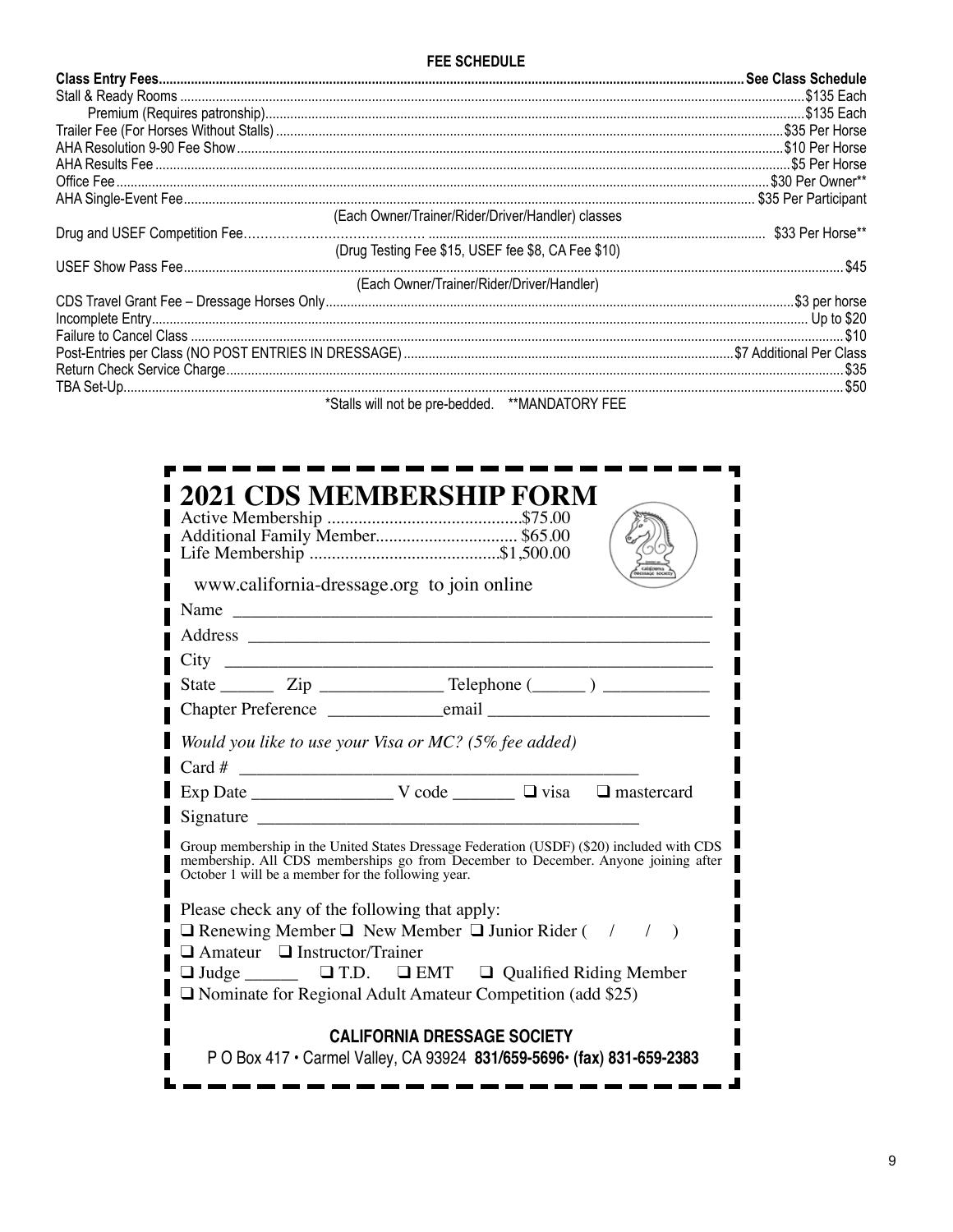#### **ENTRIES**

Entries will not be processed unless accompanied by the total payment. There will be a fee of up to \$20 per entry assessment for missing copies of pedigree, registration, and/or AHA/USEF cards, and/or payment. To avoid penalty fees, Entries must be postmarked March 15, 2022. STRICTLY ENFORCED!

#### **ENTRY INFORMATION**

Official Entry Form for this Show MUST be used; forms must be complete. One Owner per Form. No Horse may be entered on more than one form. Include copies of Registration papers, with pedigree for each horse entered.

Horses entered in Amateur Owner and Junior Owner classes must be registered in the name of competitor or member of competitor's family.

Every Owner, Exhibitor, Trainer, Coach, & Rider/Driver/Handler or his/her agent(s) must sign the back of the entry blank. In the case of a Rider/Driver/ Handler under 19, his/her parent or guardian, or if not available, the trainer, must sign the entry blank on minor's behalf. Junior Owners are not eligible to sign as trainer – adult must sign as trainer.

Walk Trot riders must list their birth dates on the back of the entry form under the parent signature. If address of Walk Trot rider is different than owner listed on entry form, please wire the walk Trot rider address pm the back of the entry form.

Include copies of current AHA Competition Membership cards for Trainer, Rider, Coach, Handler, Drivers and Junior Owner and Rider.

Include copies of current USEF Membership cards for every Owner, Trainer, Rider, Coach, Handler, Driver and Junior Owner and Rider

Include copies of current USDF Membership cards for every Owner, Trainer and Rider.

Entries submitted after the close of entries, the entry will be considered late and post entry fees will be charged.

#### **POST ENTRY DEADLINE**

5:00 P.M. preceding evening for morning classes, except dressage 10:00A.M. same day for afternoon classes, except dressage Entries submitted after these deadlines will be subject to additional penalties.

#### **CLASS SPONSORSHIPS**

Regular Class Sponsorship \$30 – Championship Class Sponsorships \$40

#### **AHA MEMBERSHIP AND CARD REQUIREMENTS**

Each competitor (this includes at least one recorded owner and all trainers, drivers, riders, halter handlers, coaches and the person(s) signing the entry blank) in an Arabian Horse Association recognized Arabian Division. At the time of Entry into a competition, must submit a copy of a valid AHA membership/competition card, join AHA or pay an AHA Single Event Membership fee per competitor. When an agent signs for the owner at an AHA Recognized competition, both the owner and agent must be members of AHA or pay the AHA Single Event Membership. Singe Event Membership is not acceptable at AHA Regional or National competitions. Exhibitors in Walk-Trot classes are exempt from AHA membership requirements at qualifying competitions but must have an AHA Membership with competition card at AHA Regional and National competitions. Exhibitors in Lead Line classes or parents/guardians signing for minors are exempt from AHA membership requirements (BOD5/12)

REGION 2 CHAMPIONSHIP SHOW - Current competition membership in AHA is a requirement for participation in the Region 2 Championship Show. Amateur Owner (AO, AAO, JO) Championship class must have been qualified by an Amateur Owner. It is the responsibility of the Amateur Owner to abide by this rule.

**ADMISSION TO THE RING** - No person will be permitted to enter the ring except participants in the class, judges, and their assistants and show officials. Attendants and grooms may enter the ring only when summoned by order of the judge.

**AGE OF HORSES** - For horse show purposes, any horse shall be one year old on the first day of January following the actual date of foaling. A Junior Horse is one that is 5 years old and under.

**AMATEUR OWNER FAMILY DEFINITION** – An amateur Owner Class is one in which every contestant is an Amateur & the rider, driver or handler is the Owner or Amateur Member of the owner's family. "Family" includes husband, wife, parent, stepparent, child brother, stepchild, sister, half-brother & sister, aunt, uncle, niece, nephew, grandmother, grandfather and in-laws of the same relation as stated. Combined ownership is NOT permitted in Amateur Owner classes unless all owners are member of the same family. LEASED horses are NOT eligible.

BEDDING, HAY, and GRAIN - Call Margaret Rich (909) 240-4500 to make arrangements for bedding, hay, and grain arrangements. Stalls will NOT be pre-bedded.

**Cancellation, Substitution or Refund of Entries** - To encourage early entries, the management agrees to cancel and refund all fees for any horse not fit to show provided written notice is given to the Show Secretary on or before the close of entries. After the closing date, a partial refund of entry fees and/or stall fees are subject to Management's decision and may be considered for any horse suffering from illness or injury upon the presentation to the Show Secretary PRIOR to the start of the show, by a written request for a refund from the exhibitor and a veterinarian's certificate. No refunds will be considered for requests received after the start of the show. No substitution of horses will be permitted except as provided in USEF Gr.911

**CHAMPIONSHIP CLASSES -** All qualifying classes and their respective championship classes are listed in the show schedule. If an exhibitor or trainer qualifies more than one horse for a Championship, he/she may elect to show only one without forfeiting winnings. (You must inform the Show Secretary in writing at the show if you elect to do this).

**CRUELTY** - Cruelty to a horse by any person at a recognized show is forbidden. Excessive use of a whip on any horse in a stall, runway, schooling area, show ring, or elsewhere on the show grounds before or during a show, by any person, constitutes a violation and renders the offender subject to penalty. (See GR839)

DOGS and PETS - The State Humane Officer always requires dogs to be on a leash. This rule will be strictly enforced. Any animal running free will be impounded and removed from the grounds. A \$25 impounding fee will be char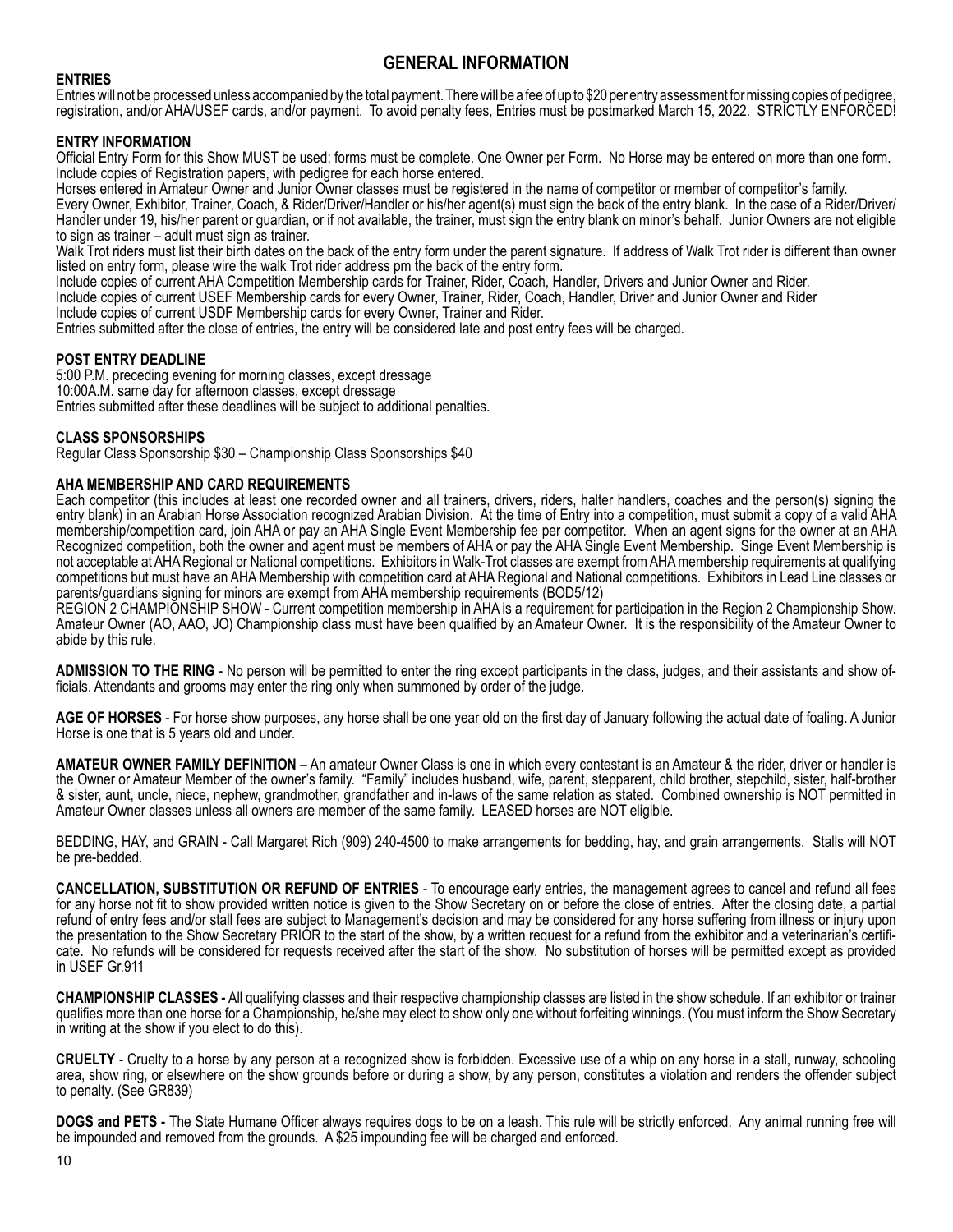**DIRECTIONS TO Galway Downs** - From I-15, merge onto CA-79/Temecula Pkwy (ARCO station on the corner) turn left onto Los Caballos Rd, Turn Right onto Los Corralitos Rd, arrive at 38801 Los Corralitos (if you reached Maggie Weed Ln. you have gone too far). It's about 7 miles from I-15.

**DRESSAGE** - Dressage rides will be limited to 55 per day. Order of receipt of entries will be determined by postmark date of entry. Post entries for dressage will only be accepted if ride times are available

**DRUG AND MEDICATION** - No horse can be shown at any USEF recognized competition if it has been administered in any manner any forbidden substance except as provided in USEF Chapter IV. EXHIBITORS, OWNERS, TRAINERS, AND VETERINARIANS ARE CAUTIONED AGAINST THE USE OF MEDICINAL PREPARATIONS, TONICS, PASTES, AND PRODUCTS OF ANY KIND, THE INGREDIENTS AND QUANTITATIVE ANALYSIS OF WHICH ARE NOT SPECIFICALLY KNOWN, AS MANY OF THEM CONTAIN A FORBIDDEN SUBSTANCE.

**EXHIBITOR IDENTIFICATION NUMBERS** - Each horse entered in this show will be assigned an identification number for this show. Correct numbers must be worn by the riders and handlers in all classes.

**FARRIER** - A farrier will be available on the grounds during show hours.

**FIRE REGULATIONS PROHIBIT PARKING BETWEEN BARNS** - As soon as you unload your horse, please move your vehicle to a designated parking area. Parking in the barn area is prohibited. Vehicles in "No Parking" areas will be towed at the owner's expense. Access to the barn area during the show hours will be limited!

Specific areas have been set aside for parking horse trailers and vans of exhibitors reserving stalls; other specific areas have been set aside for exhibitors showing from the trailer.

FOOTING - The footing consists of a mixture of silica sand with textiles. Ring dimensions are as follows: Hunter 1 Arena 310' x 175', Grand Prix Arena #1 150' x 290'', Hunter 2 Arena #2 150' x 290'.

**GOLF CARTS AND MOTORIZED VEHICLES** - Minors who do not have a valid driver's license which allows them to operate a motorized vehicle in the state in which they reside will not be permitted to operate a motorized vehicle of any kind, including, but not limited to, golf carts, motorcycles, scooters, or farm utility vehicles, on the competition grounds of licensed competitions. Minors who have a valid temporary license may operate the above described motorized vehicles as long as they are accompanied by an adult with a valid driver's license. The parent/legal guardian or individual who signs the entry blank as a parent or guardian of a minor operating a motorized vehicle in violation of this rule are solely responsible for any damages, claims, losses or actions resulting from that operation. Violations of this rule will be cause for penalties against those responsible for the child committing the offense. Wheelchairs and other mobility assistance devices for individuals with disabilities are exempt from this rule.

The unsafe use of personal electronic transport devices, as determined by the competition officials and management in their sole discretion, that do not require a driver's license to operate, including but not limited to segways, hover boards, and single wheeled scooters is prohibited on competition grounds. Operating such devices in areas where people gather may be deemed "unsafe use" if there is a risk of harm to others. If the operator of the device is a minor, the parent/legal guardian or individual who signs the entry blank as a parent or guardian of a minor operating the device in violation of this rule is accountable and may be subject to penalties. Wheelchairs and other mobility assistance devices for individuals with disabilities are exempt from this rule.

Minors who do not have a valid driver's license, which allows them to operate a motorized vehicle in the state in which they reside, will not be permitted to operate a motorized vehicle of any kind, including, but not limited to, golf carts, motorcycles, scooters, or farm utility vehicles, on the competition grounds of licensed competitions. Minors who have a valid temporary license may operate the above-described motorized vehicles if they are accompanied by an adult with a valid driver's license. The parent(s), legal guardian(s), or individual who signs the entry blank as a parent or guardian of a minor operating a motorized vehicle in violation of this rule are solely responsible for any damages, claims, losses or actions resulting from that operation. Violations of this rule will be cause for sanctions against the parent(s), guardian(s) and/or trainer(s) who are responsible for the child committing the offense. Penalties may include exclusion of the child, parent(s), guardian(s), and/or trainer(s) from the competition grounds for the remainder of the competition and charges being filed against any of the above individuals in accordance with Chapter 6. Wheelchairs and other mobility assistance devices for individuals with disabilities are exempt from this rule. For golf carts, contact Hope at hope@prestigegolfcarts.com 800-493-5288.

#### **HOTELS**

| Hampton Inn (951)506-2331       |                                                                  |
|---------------------------------|------------------------------------------------------------------|
| Springhill Suites (951)699-4477 |                                                                  |
| La Quinta Inn…… (951)225-4031   |                                                                  |
| Embassy Suites (951)676-5656    |                                                                  |
|                                 | Signature Hotel  (951) 676-8770, book early limited availability |

**INDEMNITY AND NON-RESPONSIBILITY CLAUSES -** All entries are accepted with the understanding that the Rancho California Arabian Horse Association and Galway Downs will not be held responsible for any loss, damage or injury to any horse exhibited, or any article of any kind. All horses shall be under the control and direction of the Show Committee but solely at the risk of the exhibitor, who will be responsible for any loss, damage or injury to any person, animal or property occasioned by him, his agents or employees, or by an animal owned or exhibited by him, and shall indemnify Rancho California Arabian Horse Association and Galway Downs against any and all loss, damages and liability thus occasioned, including but not limited to any and all legal costs, including attorney fees, which may be incurred as a result thereof. The submitting of an entry form to the Show Secretary shall constitute an acceptance by each person signing same of the revisions herein set forth.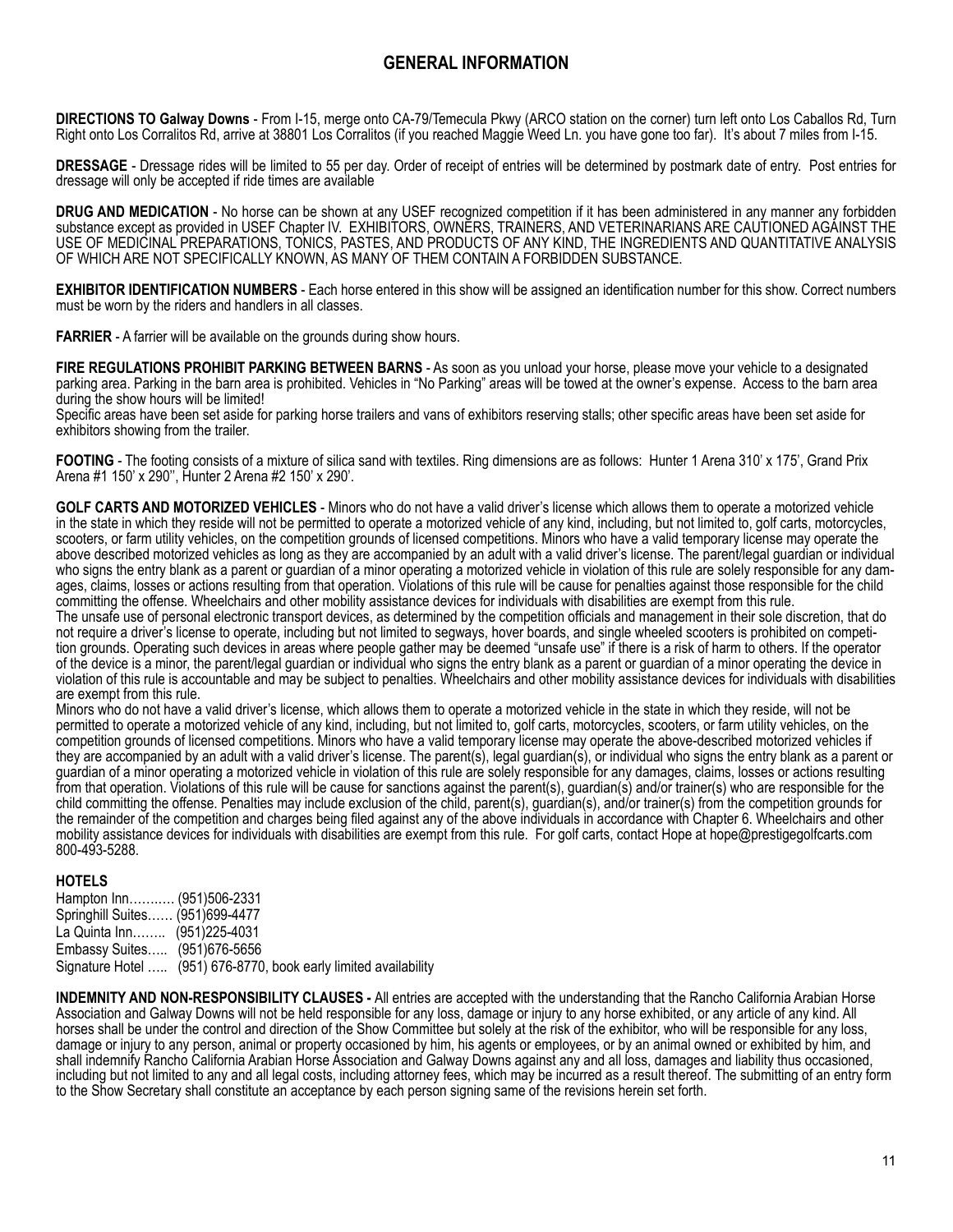**JUDGES -** If, for any reason, a judge fails to attend this show or perform his duties, the Show Committee reserves the right to substitute a judge for the one who is officially designated in the Prize List. It is a violation of USEF Rules to commit any act or make remarks during the show that are considered offensive and/or made with the intent to influence or cast aspersions on the judging. No one shall approach a Judge regarding a decision or at any time unless he first obtains permission from the Show Committee or Steward who shall arrange an appointment with the Judge at a proper time and place.

**JUNIOR EXHIBITORS** - To be eligible, riders must not have reached their 19th birthday AS of December 1st of the current competition year. The age of an individual on December 1st will be maintained throughout the entire competition year. Persons born on December 1st assume the greater age on that date.

#### **TROPHIES AND RIBBONS**

- Reg. Performance Classes Award to 1st, Ribbons thru 6th place
- Jr. Rider, Equitation Classes Award to 1st, Ribbons through 8th place
- AHA Medal Classes Medal to 1st, Ribbons through 8th place
- Dressage Classes Award to 1st, Ribbons through 6th place
- In-Hand Sport Horse Classes Award to 1st, Ribbons thru 6th
- Championship Perform. Classes- Award to 1st, Ribbons to 6th place

**PROTESTS -** Should any question or dispute arise, it must be protested in the same manner prescribed by USEF Rule GR603. A protest may be received by the Steward, Show Secretary, Show Manager or by a member of the Show Committee within 48 hours of the alleged violation.

**RV OVERNIGHT** - All spaces must be reserved through Galway Downs at www.galwaydowns.com/accomodations/rvsite

#### **RULES**

This Horse Show is conducted in accordance with the rules of USEF. The Prize List and the show are based on rules of the current USEF Rule Book and the AHA Handbook; any changes or corrections of rules will automatically become a part of the Prize List. Each participant in this show is responsible for knowledge of and is subject to the USEF and AHA Rules. Every class offered herein which is covered by the Rules and Specification of the current USEF Rule Book and the AHA Handbook will be conducted and judged in accordance therewith. Questions not covered by USEF and AHA Rules shall be decided by the Show Committee and its decisions will be final.

**CLASS SPLITS -** Classes will be split at 15 horses. Split determined by rider's age.

#### **SAFE SPORT**

All USEF Life and Senior Active members, as well as participants who have regular contact with minor athletes, are required to comply with the U.S. Center for SafeSport training requirement to be eligible to participate in the competition. All participants must adhere to the U.S. Center for SafeSport Code, USEF Safe Sport Policy, and the Minor Athlete Abuse Prevention Policies. More information about these can be found at www.usef.org.

**SHOW OFFICE AND REGISTRATION -** Registration at the Horse Show Office, by the exhibitor, is required upon arrival at the show grounds. The show office will be open from 10 AM to 6:30 PM on Tuesday March 24, 7:00 AM during the show. The Office will close 10 minutes after the last class.

**STALLIONS** - Stallions may be shown by ladies and junior exhibitors in any class except showmanship and walk/trot.

#### **TBA CLASSES**

TBA is any class on the AHA Class List or that is recognized by AHA. To activate a TBA, the exhibitor must name a class, pay the TBA entry fee of \$50 and pay a TBA Set-Up Fee of \$50. Requests for TBAs to be made through the show secretary - rcahashowsecretary@gmail.com.

**TRAILERS -** Exhibitors showing from trailers will be assigned a designated parking area and will be charged a grounds fee of \$25 PER HORSE, to be remitted with entry fees. Every horse entered in this show, except for nursing foals stabled with their dams, must pay either a stall fee or a grounds fee. The Barn Manager or Show Manager will be on the grounds throughout the Show.

**TWO-MINUTE GATE RULE** - Due to a full schedule of classes, the two-minute limit for gates will be strictly enforced. Exhibitors are cautioned against entering the same horse in successive classes. The gate will close two minutes after the first horse enters the ring or in the case with large classes taking more than two minutes, at the final horse in a continuous string of horses. It is the responsibility of the exhibitor to ensure that his/ her horse is at the gate on time. Class calls must be considered a courtesy only. No protests will be upheld because of a public address system malfunction.

LOCATION OF CLASSES - Show management reserves the right to hold classes, or portions of classes, on the grounds outside designated arenas if it is found necessary to do so, or to change and/or modify the Schedule of Events as necessary to accommodate the entries received.

#### **NO STALLS WILL BE RESERVED WITHOUT PRE-PAYMENT IN FULL STABLING ASSIGNMENTS**

Assignment of stalls is entirely at the discretion of the Barn & Show Manager. Horses must be placed in stalls assigned and no changes will be permitted without the express consent of the Barn Manager. Assignments will be made as fairly as possible on the basis of many considerations, in-<br>cluding sponsorship support, number of horses, past participation in this s ring use, number of classes entered and access considerations. We ask your cooperation in these assignments and once assignments have been made, please do not deviate without specific approval of the Barn Manager. Exhibitors wishing to be stabled together should submit their entries in the same envelope. Please indicate on the entry form (stable with line) any special requests. Assignments will be made on early-entry, first-assigned basis. Management will try to stable late entries as closely as possible to other entries, but there are no guarantees. Show management's decision is final.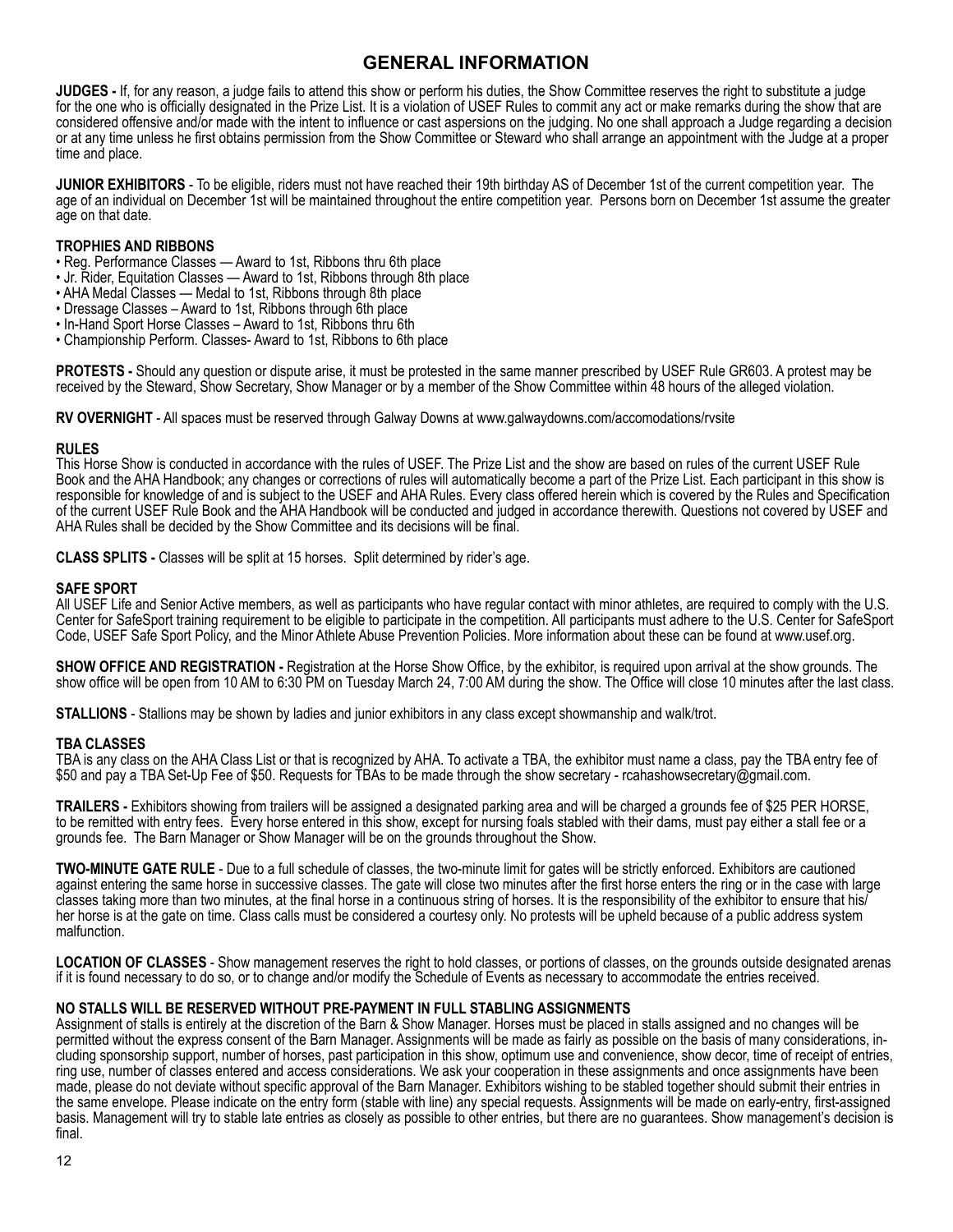STABLING FACILITIES - LIMITED - Each animal must be assigned to a separate stall (exception: broodmares with suckling foals). Horses must be placed in the stalls assigned. No changes will be permitted without express consent of the Barn Manager. Stalls will be available Wednesday 1:00 pm and must be vacated no later than Monday by 10:00 am. Departing later than these specified times should contact the Barn Manager to make special arrangements and will be required to pay an additional daily fee of \$30.00 per stall per day. \*Premium stalls are FEI and Cement Block Barn are \$135. \* .

**PREMIUM STALLS ARE ON A FIRST COME BASIS (PREMIUM STALLS REQUIRE A PATRONSHIP)** - No bedding provided. Exhibitors may show from their trailers — Trailer Fee is \$35 per horse/per day. Every horse entered in this show, (except nursing foals with their dams) must pay either a stall or trailer fee — no exceptions. Exhibitors requesting special stall arrangements for being handicapped or disabled must have the blue State Handicap Card. Card number must be listed with the stall request. Stall decorations shall be made of non-flammable material or treated and maintained in a flame-retardant condition (Fire Marshall sub-chapter 8). No nails, staples, screws, etc. are allowed in stalls. No straw allowed. Only manure and shavings may be put in the manure piles or left in the stalls. Please put all trash in the trash cans. Any exhibitor found in violation of this rule will be charged accordingly for repair and repainting.

**REFUSAL OF ENTRIES -** The management reserves the rights to refuse, accept conditionally, or to cancel any entries to any exhibitor, as stated in USEF GR 914.

**USEF AMATEUR CERTIFICATION -** See GR 1307 in USEF Rule Book

#### **USEF MEMBERSHIP RULE**

**Life, senior active and junior active members shall be eligible to participate in all classes at Regular Competitions, Eventing Competitions at the Modified Level or above and Combined Driving Competitions at the Advanced Level, Dressage, Reining and Vaulting Competitions and Endurance Rides. A nonmember may participate as a handler, rider, driver, owner, lessee, agent, coach or trainer at Regular Competitions, Eventing Competitions, Dressage Competitions, Reining Competitions and Combined Driving Competitions upon payment of a \$45 Show Pass fee. Participants in the following classes are exempted from the Requirements of this rule: 1) leadline; 2) exhibitions; 3) games and races; 4) classes for 4-H members; 5) walk trot (exception: Friesian performance FR222) and academy classes (academy classes are classes limited to horses used regularly in a lesson program); 6) USDF introductory level tests, pas de deux and quadrille classes; 7) NRHA Endorsed Reining Competitions. 8) Opportunity classes, 9) citizens of other nations who have proof, in English, of current membership in good standing of their own National Federation, 10) USEA beginner novice division; and 11) assistant handlers in Dressage Sport Horse Breeding classes. Life, senior active and junior active members shall be eligible to participate in all classes at Regular Competitions, Eventing Competitions at the Preliminary Level or above and Combined Driving Competitions at the Advanced Level, Dressage, Reining and Vaulting Competitions and Endurance Rides. A non-member may participate as a handler, rider, driver, owner, lessee, agent, coach or trainer at Regular Competitions, Eventing Competitions, Dressage Competitions, Reining Competitions and Combined Driving Competitions upon payment of a \$45 Show Pass fee. Participants in the following classes are exempted from the Requirements of this rule: 1) leadline; 2) exhibitions; 3) games and races; 4) classes for 4-H members; 5) walk trot (exception: Friesian performance FR218) and academy classes (academy classes are classes limited to horses used regularly in a lesson program); 6) USDF introductory level tests, pas de deux and quadrille classes; 7) NRHA Endorsed Reining Competitions. 8) Opportunity classes, 9) citizens of other nations who have proof, in English, of current membership in good standing of their own National Federation, 10) USEA beginner novice division; and 11) assistant handlers in Dressage Sport Horse Breeding classes. New: Any Adult member of US Equestrian that has a Competing Membership is required to complete the SafeSport Training. Non-Members and Fan Memberships are excluded from the requirement. New Member or member that renew after January 1, 2019 will have a 30-day grace period to complete the SafeSport Training**.

#### **AMATEUR/OWNER TO RIDE CLASSES**

1. Every contestant must hold amateur status. See GR1306 and GR1307.

2. Amateur classes may be restricted to riders, drivers or handlers who are no longer eligible to compete as a junior exhibitor. In the Dressage Division, individuals are only eligible to compete as amateurs from the beginning of the calendar year in which they reach age 22. See DR119.3.

#### **CLASS SPECIFICATION RULES ARE NOW IN THE USEF RULEBOOK WESTERN DRESSAGE TIE BREAKERS**

1. In the event two or more competitors have equal points (a tie), the tie shall be broken pursuant to WD126.6 in the USEF Rule Book except when after a review of the scores for Collective Marks/General Impressions there remains a tie, the tie must be broken as follows:

a. The competitor with the highest Collective Mark scores by the judge sitting at C shall be declared the winner of the tie; and

b. In the event there remains a tie with the judge's (sitting at C) Collective Mark scores, the winner of the tie shall be determined by that judge's scores as follows:

1. The competitor with the highest free walk score or the highest extended walk score shall be determined the winner: and

2. In the event there is a tie on the free walk/extended walk score, the competitor with the highest sum of scores with coefficients greater than one shall be determined the winner; and

3. In the event there is a tie based on the sum or the scores with coefficients greater than one, the competitor with the first highest Collective Mark score shall be determined the winner. (Start at the top

of the collective mark scores and work down until the tie is broken); and

4. In the event that the Collective Mark scores are identical, the competitor with the first highest movement score shall be determined the winner.<br>(Start at the top of the movement scores and work

down until the tie is broken). If a tie still remains, the judge(s) must break the tie.

#### **VETERINARIAN**

A veterinarian will be on call during the show. All animals are subject to physical inspection by the Show Veterinarian at the discretion of the Show Committee.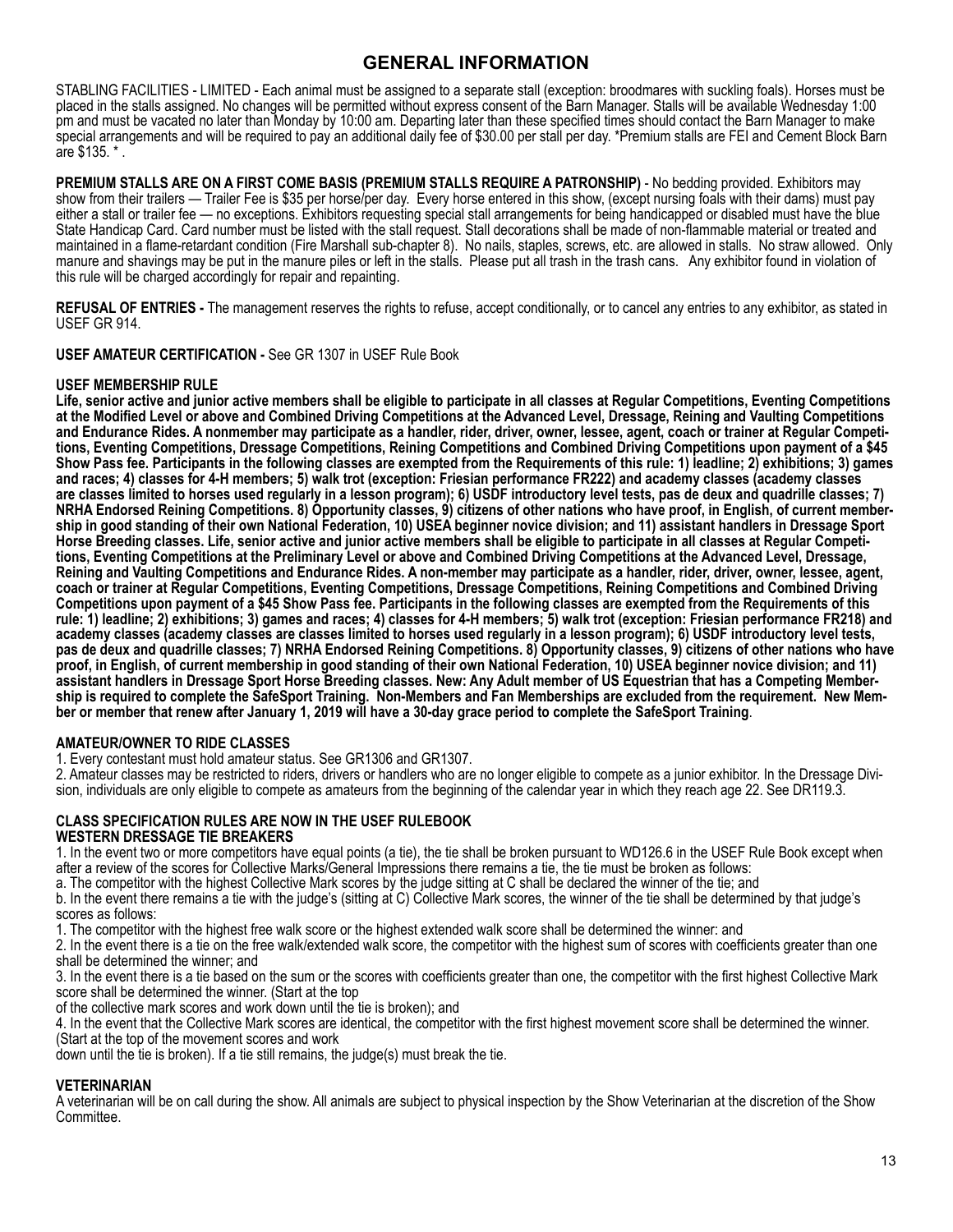#### **CLASS SPECIFICATIONS**

*The Class schedule, numbers and fees listed on the schedule pages supersedes any information under class specifications.*

## **WESTERN ARABIAN**<br>21 Arabian Western

- 21 Arabian Western Pleasure Open<br>31 Arabian Western Pleasure Junior
- 31 Arabian Western Pleasure Junior Horses
- Arabian Western Pleasure ATR
- Arabian Western Pleasure Championship Jr. Horse (31)
- Arabian Western Pleasure Championship ATR (40)
- Arabian Western Pleasure Championship (21)

## **WESTERN HA/AA**<br>16 HA/AA Weste

- 16 HA/AA Western Pleasure ATR<br>28 HA/AA Western Pleasure Ope
- 28 HA/AA Western Pleasure Open<br>68 HA/AA Western Pleasure Junior
- HA/AA Western Pleasure Junior Horses
- HA/AA Western Pleasure Open Championship (28)
- HA/AA Western Pleasure Championship, Jr. Horse (68)
- HA/AA Western Pleasure Championship ATR (16)

#### **HUNTER ARABIAN**

- 12 Arabian Hunter Pleasure Junior Horse<br>27 Arabian Hunter Pleasure Open
- 27 Arabian Hunter Pleasure Open<br>39 Arabian Hunter Pleasure AATR
- Arabian Hunter Pleasure AATR
- Arabian Hunter Pleasure, JTR
- Arabian Hunter Pleasure, AAOTR
- Arabian Hunter Pleasure, JOTR 18 & Under
- Arabian Hunter Pleasure Championship, Jr. Horse (12)
- Arabian Hunter Pleasure Championship JTR (66)
- Arabian Hunter Pleasure Championship AATR (39)
- Arabian Hunter Pleasure Championship Open (27)
- Arabian Hunter Pleasure Championship AOTR (71, 77)

#### **HUNTER HA/AA**

- 18 HA/AA Hunter Pleasure Open<br>30 HA/AA Hunter Pleasure Junio
- 30 HA/AA Hunter Pleasure Junior Horses<br>33 HA/AA Hunter Pleasure AATR
- HA/AA Hunter Pleasure AATR
- HA/AA Hunter Pleasure JTR 18 & under
- HA/AA Hunter Pleasure AAOTR
- HA/AA Hunter Pleasure JOTR 18 & Under
- HA/AA Hunter Pleasure AOTR Championship (78, 85)
- HA/AA Hunter Pleasure Championship JTR 18 & Under (41)
- HA/AA Hunter Pleasure Championship (18)
- HA/AA Hunter Pleasure Championship, Jr. Horse (30)
- HA/AA Hunter Pleasure Championship AATR (33)

#### **COUNTRY ENGLISH PLEASURE ARABIAN**

- 13 Arabian Country English Pleasure ATR
- Arabian Country English Pleasure Junior Horse
- Arabian Country English Pleasure Open
- Arabian Country English Pleasure Open Championship (37)
- Arabian Country English Pleasure ATR Championship (13)
- Arabian Country English Pleasure Jr Horse Championship (34)

## **COUNTRY ENGLISH PLEASURE HA/AA**

- HA/AA Country English Pleasure Open
- HA/AA Country English Pleasure ATR
- HA/AA Country English Pleasure Junior Horse
- HA/AA Country English Pleasure ATR Championship (67)
- HA/AA Country English Pleasure Jr Horse Championship (80)
- HA/AA Country English Pleasure Championship (42)

#### **ENGLISH PLEASURE ARABIAN**

- 20 Arabian English Pleasure Open
- Arabian English Pleasure ATR
- Arabian English Pleasure Open Championship
- Arabian English Pleasure ATR Championship

#### **ENGLISH PLEASURE HA/AA**

- HA/AA English Pleasure Open
- HA/AA English Pleasure, ATR
- HA/AA English Pleasure Open Championship
- HA/AA English Pleasure ATR Championship

#### **PERFORMANCE HALTER**

- 60 Arabian Performance Halter Mares 3 & over<br>61 Arabian Performance Halter Geldings 3 & over
- Arabian Performance Halter Geldings 3 & over
- 
- Arabian Performance Halter Stallions 3 & over HA/AA Performance Halter Mares 3 & Over
- HA/AA Performance Halter Geldings 3 & Over
- 

#### **DRIVING**

- HA/AA Country Pl Driving
- 130 Arabian Country PI Driving

#### **CARRIAGE PLEASURE DRIVING**

- A/HA/AA Carriage Pleasure Driving, Working
- A/HA/AA Carriage Pleasure Driving, Reinsmanship

#### **PARK**

- Arabian Park Horse
- HA/AA Park Horse

#### **SIDESADDLE**

- Arabian Ladies Side Saddle Open
- HA/AA Ladies Side Saddle Open

#### **NATIVE COSTUME**

- Arabian Mounted Native Costume Open
- HA/AA Native Costume Open

#### **SHOW HACK**

- HA/AA English Show Hack Open
- Arabian Show Hack Open

## **EQUITATION/SHOWMANSHIP**<br>35 Western Horsemanship AT

- 35 Western Horsemanship ATR<br>44 AHA Saddle Seat Equitation.
- AHA Saddle Seat Equitation. Medal JTR
- 69 AHA Western Horsemanship Equitation Medal JTR<br>87 AHA Hunter Seat Equitation Medal JTR
- AHA Hunter Seat Equitation Medal JTR
- Youth Showmanship 18 & Under
- Adult Showmanship AATR 19 and Over

**Ranch Horse Riding**

**TRAIL**

**MISC**

1 Arabian Trail, Open<br>2 Arabian Trail, ATR 2 Arabian Trail, ATR<br>3 Arabian Trail Jr Ho Arabian Trail, Jr Horse 4 Arabian Trail, Open Championship<br>5 Arabian Trail, ATR Championship 5 Arabian Trail, ATR Championship<br>6 HA/AA Trail, Open HA/AA Trail, Open 7 HA/AA Trail, ATR<br>8 HA/AA Trail . Ir Ho 8 HA/AA Trail, Jr Horse<br>9 HA/AA Trail, Open Ch

**83 Lead Line - Riders 2 - 6**

 Arabian Ranch Horse Riding, Open Arabian Ranch Horse Riding, ATR Arabian Ranch Horse Rail, Open Arabian Ranch Horse Rail, ATR

48 HA/AA Ranch Horse Riding, Open<br>50 HA/AA Ranch Horse Riding, ATR HA/AA Ranch Horse Riding, ATR HA/AA Ranch Horse Rail, Open HA/AA Ranch Horse Rail, ATR

HA/AA Trail, Open Championship HA/AA Trail, ATR Championship

**DRESSAGE / WESTERN DRESSAGE (REGION 1)** Region 1 Dressage USDF Intro - Test B

- **WALK-TROT** A/HA/AA Walk -Trot Pleasure All Seats, 10 & Under
- A/HA/AA Walk -Trot Equitation all seats 10 & Under
- A/HA/AA Walk -Trot Equitation All Seats, 11 & Over ATR A/HA/AA Walk -Trot Pleasure all seats 11 & Over ATR

 Arabian Ranch Horse Riding, Open Championship (47) Arabian Ranch Horse Riding, ATR Championship (49) Arabian Ranch Horse Rail, Open Championship (51) Arabian Ranch Horse Rail, ATR Championship (52)

 HA/AA Ranch Horse Riding, Open Championship (48) HA/HA Ranch Horse Riding, ATR Championship (50) HA/AA Ranch Horse Rail, Open Championship (53) HA/AA Ranch Horse Rail, ATR Championship (54)

 A/HA/AA Walk -Trot Pleasure all seats, All ages - JTR or ATR A/HA/AA Walk -Trot Pleasure, All Seats,10 & Under - Championship (65) A/HA/AA Walk -Trot Equitation All Seats, 11 & Over ATR Championship (74) A/HA/AA Walk -Trot Pleasure All Seats, 11 & Over ATR Championship (86) A/HA/AA Walk -Trot Equitation All Seats,10 & Under - Championship (72)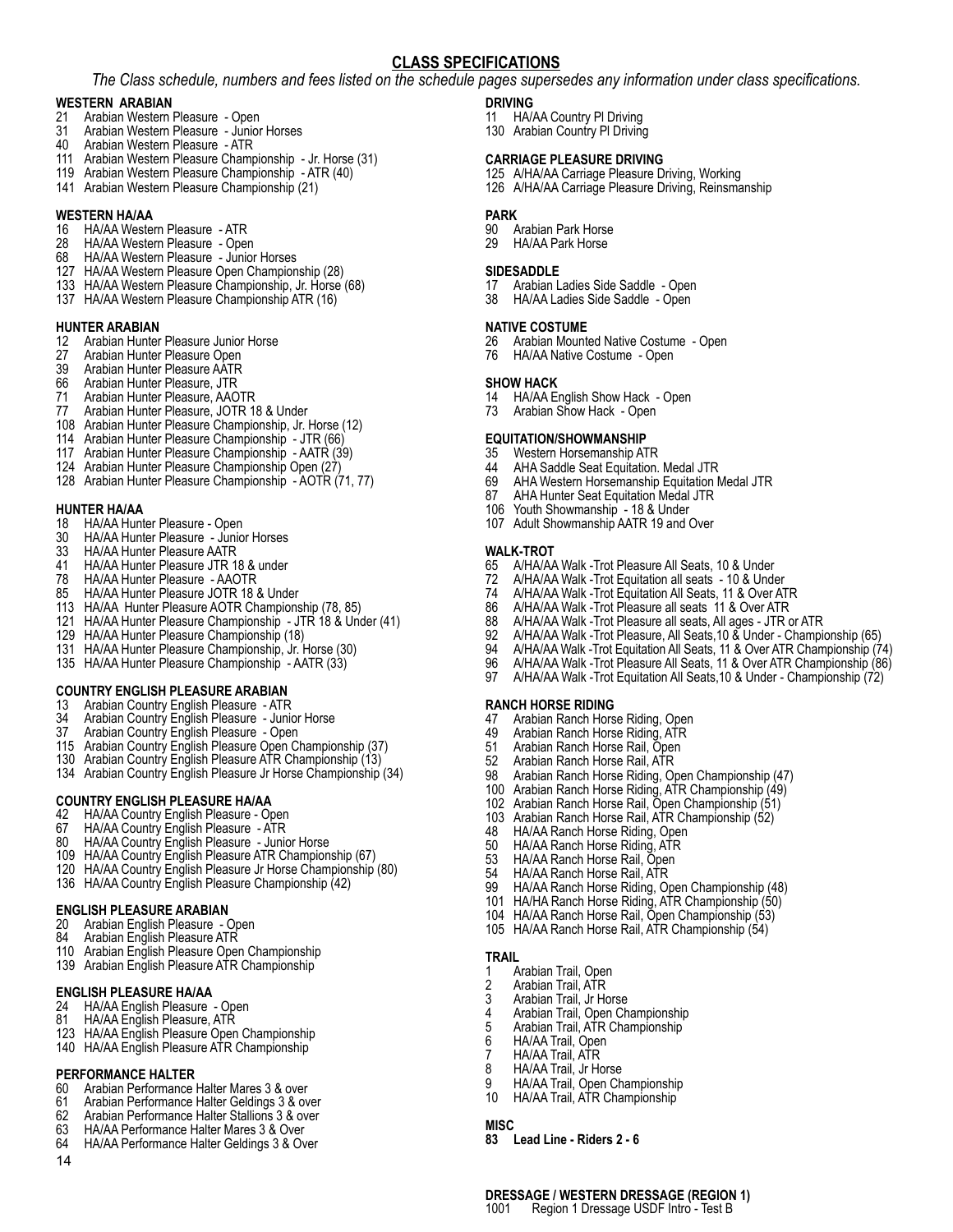#### **CLASS SPECIFICATIONS**

*The Class schedule, numbers and fees listed on the schedule pages supersedes any information under class specifications.*

|      | rne Oldss schedule, humbers and lees liste                                                         |
|------|----------------------------------------------------------------------------------------------------|
| 1002 | Region 1 Dressage Training Level – Test 2, Open<br>Region 1 Dressage Training Level – Test 3, Open |
| 1003 |                                                                                                    |
| 1004 | Region 1 Dressage Training Level - Test 1, AATR                                                    |
| 1005 | Region 1 Dressage Training Level - Test 1, JTR                                                     |
| 1006 | Region 1 Dressage Training Level - Test 2. AOTR                                                    |
| 1007 | Region 1 Dressage First Level - Test 2, Open                                                       |
| 1008 | Region 1 Dressage First Level - Test 3, Open                                                       |
| 1009 | Region 1 Dressage First Level - Test 1, AATR                                                       |
| 1010 | Region 1 Dressage First Level - Test 1 - AOTR                                                      |
| 1011 | Region 1 Dressage First Level - Test 1, JTR                                                        |
| 1012 | Region 1 Dressage Second Level - Test 3 Open                                                       |
| 1013 | Region 1 Dressage Second Level - Test 1, ATR                                                       |
| 1014 | Region 1 Dressage Third Level - Test 1 ATR                                                         |
| 1015 | Region 1 Dressage Third Level - Test 3 Open                                                        |
| 1016 | Region 1 Dressage Fourth - Level Test 3 Open                                                       |
| 1017 | Region 1 Dressage Seat Equitation JTR                                                              |
| 1018 | Region 1 AHA Dressage Seat Medal JTR                                                               |
| 1019 | Region 1 Western Dressage, Intro, ATR, Test 4                                                      |
| 1020 | Region 1 Western Dressage, Intro, ATR, Test 1                                                      |
| 1021 | Region 1 Western Dressage, Basic, Open, Test 4                                                     |
| 1022 | Region 1 Western Dressage, Basic, Open, Test 1                                                     |
| 1023 | Region 1 Western Dressage, Basic, ATR, Test 4                                                      |
| 1024 | Region 1 Western Dressage, Basic, ATR, Test 1                                                      |
| 1025 | Region 1 Western Dressage, Level 1, Open, Test 4                                                   |
| 1026 | Region 1 Western Dressage, Level 1, Open, Test 1                                                   |
| 1027 | Region 1 Western Dressage, Level 1, ATR, Test 4                                                    |
| 1028 | Region 1 Western Dressage, Level 1, ATR, Test 1                                                    |
| 1029 | Region 1 Western Dressage, Level 2, Open, Test 4                                                   |
| 1030 | Region 1 Western Dressage, Level 2, Open, Test 1                                                   |
| 1031 | Region 1 Western Dressage, Level 2, ATR, Test 4                                                    |
| 1032 | Region 1 Western Dressage, Level 2, ATR, Test 1                                                    |
| 1033 | Region 1 Western Dressage Level 3, Open Test 1                                                     |
| 1034 | Region 1 Dressage FEI Test of Choice                                                               |

# **SPORT HORSE IN HAND**<br>210 Arabian Sport Hor<br>211 Arabian Sport Hor

- Arabian Sport Horse Mares 2 4 Years
- 211 Arabian Sport Horse Mares 5 & Over<br>212 Arabian Sport Horse Mare Champ. &<br>213 Arabian Sport Horse Geldings 2 4 Y
- Arabian Sport Horse Mare Champ. & Res (1st & 2nd place only)
- Arabian Sport Horse Geldings 2 4 Years
- 214 Arabian Sport Horse Geldings 5 & Over<br>215 Arabian Sport Horse Geldings Champ. 8<br>216 Arabian Sport Horse Stallions 2 4 Years
- Arabian Sport Horse Geldings Champ. & Res. (1st & 2nd place only)
- Arabian Sport Horse Stallions 2 4 Years
- 217 Arabian Sport Horse Stallions 5 & Over<br>218 Arabian Sport Horse Stallions Champion
- 218 Arabian Sport Horse Stallions Champion & Res. (1st & 2nd place only)<br>222 Arabian Sport Horse Mares 2 & Over ATH
- 222 Arabian Sport Horse Mares 2 & Over ATH<br>223 Arabian Sport Horse Geldings 2 Years & C<br>224 Arabian Sport Horse Stallions 2 Years & C Arabian Sport Horse Geldings 2 Years & Over ATH
- Arabian Sport Horse Stallions 2 Years & Over ATH
- 219 HA/AA Sport Horse Geldings 2 & Over ATH<br>220 HA/AA Sport Horse Stallions 2 & Over ATH<br>221 HA/AA Sport Horse Mares 2 & Over ATH
- HA/AA Sport Horse Stallions 2 & Over ATH
- 
- 221 HA/AA Sport Horse Mares 2 & Over ATH<br>201 HA/AA Sport Horse Geldings 2 4 Years<br>202 H/AA Sport Horse Geldings 5 & Over HA/AA Sport Horse Geldings 2 - 4 Years
- 
- 202 H/AA Sport Horse Geldings 5 & Over<br>203 HA/AA Sport Horse Gelding Champ.<br>204 HA/AA Sport Horse Stallion 2 4 Year HA/AA Sport Horse Gelding Champ. & Res (1st & 2nd place only)
- HA/AA Sport Horse Stallion 2 4 Years
- HA/AA Sport Horse Stallion 5 & Over
- 206 HA/AA Sport Horse Stallion Champ. & Res. (1st & 2nd place only)<br>207 HA/AA Sport Horse Mares 2 4 Years
- 
- 207 HA/AA Sport Horse Mares 2 4 Years<br>20 HA/AA Sport Horse Mares 5 & Over<br>209 HA/AA Sport Horse Mare Champion & HA/AA Sport Horse Mares 5 & Over HA/AA Sport Horse Mare Champion & Reserve (1st & 2nd place only)

#### **SPORT HORSE UNDER SADDLE**

| 225 | Arabian Sport Horse Under Saddle, Open                    |
|-----|-----------------------------------------------------------|
| 227 | Arabian Sport Horse Under Saddle, AATR                    |
| 229 | Arabian Sport Horse Under Saddle, Junior Horse            |
| 231 | Arabian Sport Horse Show Hack, Open                       |
| 233 | Arabian Sport Horse Under Saddle, JTR                     |
| 235 | Arabian Sport Horse Show Hack, ATR                        |
| 238 | Arabian Sport Horse Under Saddle, Championship (225, 229) |
| 240 | Arabian Sport Horse Under Saddle, Champ. ATR (227, 233)   |
| 226 | HA/AA Sport Horse Under Saddle, Junior Horse              |
| 228 | HA/AA Sport Horse Under Saddle, Open                      |
| 230 | HA/AA Sport Horse Under Saddle, ATR                       |
| 232 | HA/AA Sport Horse Under Saddle JTR                        |
| 234 | HA/AA Sport Horse Show Hack, Open                         |
| 236 | HA/AA Sport Horse Show Hack, ATR                          |
| 237 | HA/AA Sport Horse Under Saddle, Championship (226, 228)   |
| 239 | HA/AA Sport Horse Under Saddle, Champ. ATR (230, 232)     |
|     |                                                           |

| 2002<br>2003<br>2004<br>2005<br>2006<br>2007<br>2008<br>2009<br>2010<br>2011<br>2012<br>2013<br>2014<br>2015<br>2016<br>2017<br>2018<br>2019<br>2020<br>2021<br>2022<br>2023<br>2024<br>2025<br>2026<br>2027 | Region 2 Dressage Training Level - Test 2, Open<br>Region 2 Dressage Training Level - Test 3, Open<br>Region 2 Dressage Training Level - Test 1, AATR<br>Region 2 Dressage Training Level - Test 1, JTR<br>Region 2 Dressage Training Level - Test 2, AOTR<br>Region 2 Dressage First Level - Test 2, Open<br>Region 2 Dressage First Level - Test 3, Open<br>Region 2 Dressage First Level - Test 1, AATR<br>Region 2 Dressage First Level - Test 1, AOTR<br>Region 2 Dressage First Level - Test 1, JTR<br>Region 2 Dressage Second Level - Test 3 Open<br>Region 2 Dressage Second Level - Test 1, ATR<br>Region 2 Dressage Third Level - Test 1 ATR<br>Region 2 Dressage Third Level - Test 3 Open<br>Region 2 Dressage Fourth - Level Test 3 Open<br>Region 2 Dressage Seat Equitation JTR<br>Region 2 AHA Dressage Seat Medal JTR<br>Region 2 Western Dressage, Intro, ATR, Test 4<br>Region 2 Western Dressage, Intro, ATR, Test 1<br>Region 2 Western Dressage, Basic, Open, Test 4<br>Region 2 Western Dressage, Basic, Open, Test 1<br>Region 2 Western Dressage, Basic, ATR, Test 4<br>Region 2 Western Dressage, Basic, ATR, Test 1<br>Region 2 Western Dressage, Level 1, Open, Test 4<br>Region 2 Western Dressage, Level 1, Open, Test 1<br>Region 2 Western Dressage, Level 1, ATR, Test 4 |
|--------------------------------------------------------------------------------------------------------------------------------------------------------------------------------------------------------------|------------------------------------------------------------------------------------------------------------------------------------------------------------------------------------------------------------------------------------------------------------------------------------------------------------------------------------------------------------------------------------------------------------------------------------------------------------------------------------------------------------------------------------------------------------------------------------------------------------------------------------------------------------------------------------------------------------------------------------------------------------------------------------------------------------------------------------------------------------------------------------------------------------------------------------------------------------------------------------------------------------------------------------------------------------------------------------------------------------------------------------------------------------------------------------------------------------------------------------------------------------------------------------------------------------|
|                                                                                                                                                                                                              |                                                                                                                                                                                                                                                                                                                                                                                                                                                                                                                                                                                                                                                                                                                                                                                                                                                                                                                                                                                                                                                                                                                                                                                                                                                                                                            |
| 2028<br>2029<br>2030<br>2031<br>2032<br>2033<br>2034                                                                                                                                                         | Region 2 Western Dressage, Level 1, ATR, Test 1<br>Region 2 Western Dressage, Level 2, Open, Test 4<br>Region 2 Western Dressage, Level 2, Open, Test 1<br>Region 2 Western Dressage, Level 2, ATR, Test 4<br>Region 2 Western Dressage, Level 2, ATR, Test 1<br>Region 2 Western Dressage Level 3, Open Test 1                                                                                                                                                                                                                                                                                                                                                                                                                                                                                                                                                                                                                                                                                                                                                                                                                                                                                                                                                                                            |
|                                                                                                                                                                                                              | Region 2 Dressage FEI Test of Choice                                                                                                                                                                                                                                                                                                                                                                                                                                                                                                                                                                                                                                                                                                                                                                                                                                                                                                                                                                                                                                                                                                                                                                                                                                                                       |

## ATTENTION COMPETITORS

Each competitor is responsible for supplying management with correct applicable numbers (USDF and USEF) for horse, owner, rider, and trainer, before the day(s) of the competition.

The scores of competitors who fail to supply correct numbers may not be counted toward national awards.

# **REMINDER**

All USEF Life and Senior Active members, as well as participants who have regular contact with minor athletes, are required to comply with the U.S. Center for SafeSport training requirement to be eligible to participate in the competition. All participants must adhere to the U.S. Center for SafeSport Code, USEF Safe Sport Policy, and the Minor Athlete Abuse Prevention Policies. More information about these can be found at www.usef.org.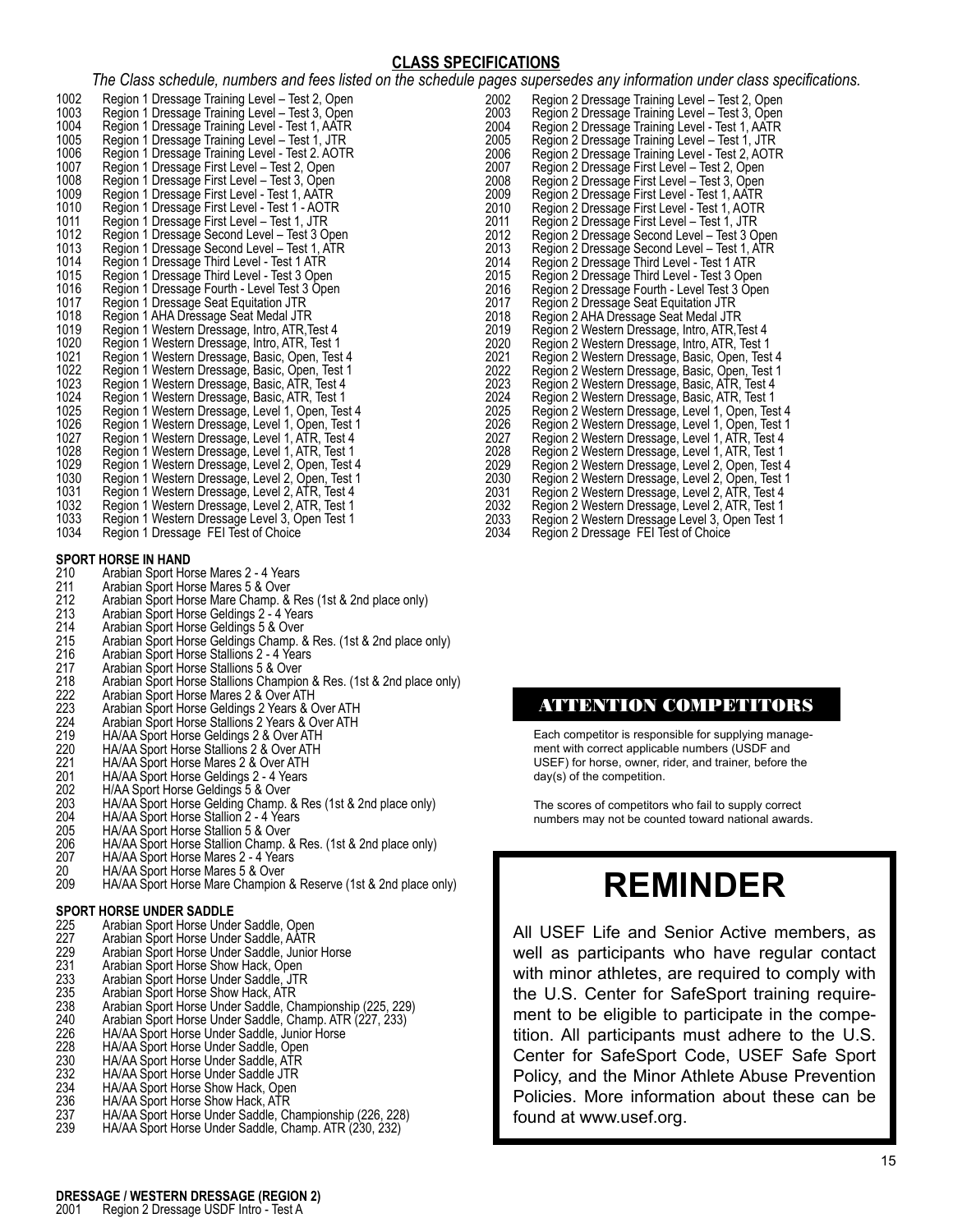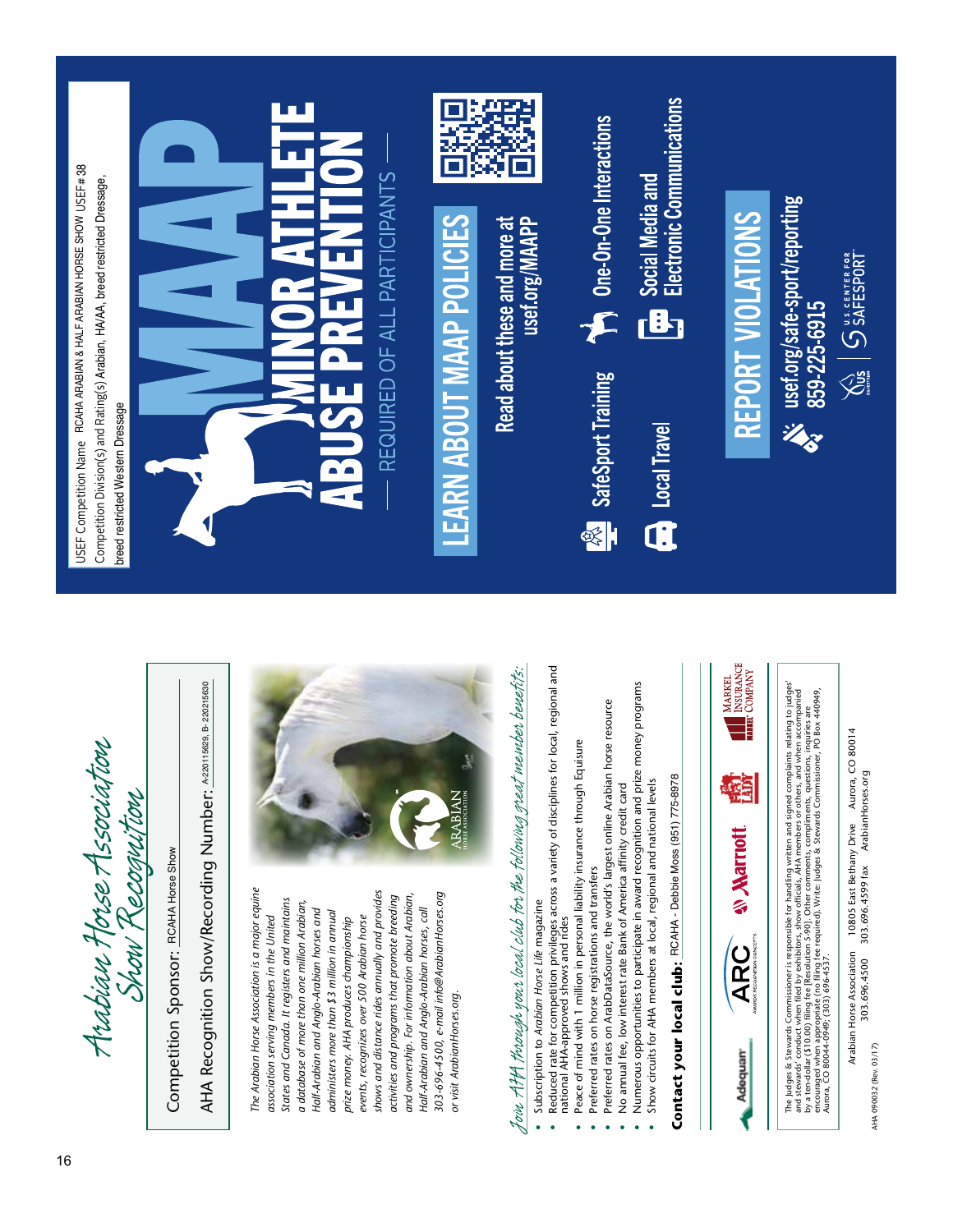| is recognized<br>competition<br>$by$ USDF<br>for $2022$<br>This<br>details on member benefits, including educational programs, awards, and other opportunities, refer to the USDF Member Guide or<br>Membership Requirements for USEF-licensed/USDF-recognized Competitions: Owners and riders, including foreign riders<br>ᅙ<br>USDF Membership Benefits: USDF is dedicated to education, the recognition of achievement, and promotion of dressage.<br>the USDF website at www.usdf.org | and owners who are not residents of the US, wishing to participate in a USEF-licensed/USDF-recognized competition as a rider or owner/lessee, must have<br>either a USDF Group Membership (GM), Participating Membership (PM), or have a USDF Nor-Member (NM) identification number and pay the USDF Non-<br>Member (NM) fee. (Note: USDF Business Members can own horses but cannot compete as riders with their USDF Business Membership.) | Horses competing at USEF-licensed/USDF-recognized competitions must have either a USDF Horse Identification (HID) number or a USDF Lifetime Horse<br>Registration (LHR). Proper credentials or verification certificates must be presented to the competition secretary | verification of a USDF membership or NM identification, and USDF LHR or USDF HID, must complete a USDF Competition Affidavit Form and pay the \$5<br>affidavit filing fee. A copy of a completed affidavit form from another competition may also be used for verification purposes for up to 60 days. (Exception:<br>Riders and owners wishing to participate in a USEF-licensed/USDF-recognized competition, and not able to present the competition secretary with<br>Affidavits cannot be used at Great American Insurance Group/USDF Regional Dressage Championships.) | Horses competing only in Individual Breed Classes (IBCs) at DSHB competitions, sires and dams of horses in DSHB group classes, where those<br>exempt from this requirement. Also exempt are horses ridden in leadline, exhibitions, games and races, classes for 4-H members, walk-trot,<br>sires or dams are not actually competing in the same competition, horses competing only in breed restricted dressage or DSHB classes at<br>Regular Competitions (e.g. all Arabian, all Friesian, or all Morgan dasses), or in USDF Introductory Level tests, pas de deux or quadrille,<br>Exceptions:<br>$\bullet$ | Riders and owners/lessees competing only in classes which are exempt from the USDF HID requirements are also exempt from the USDF NM<br>identification number and NM fee requirements. Also exempt are handlers of horses competing in DSHB In-Hand or Group dasses.<br>academy, and opportunity classes. | Participating Membership (PM); A membership issued to an individual directly by USDF. The membership year is December 1 through November 30. PMs<br>reached their 21* birthday by December 1 of the current membership year (\$72). A FM allows the member to compete at USEF-licensedUSDF-recognized<br>Group Membership (GM): A membership issued to an individual by USDF when the member name and dues are submitted to USDF through an affiliate<br>competitions and to participate as a rider and/or owner/lessee for all Adequare/USDF Year-End Awards and the Great American Insurance Group/USDF<br>are available for 1-year (\$90), 5-years (\$360), or life (\$1,800). A USDF Youth Participating Membership (YPM) is available for individuals who have not<br>Memberships Defined<br>Regional Dressage Championship program. | Business Membership (BM): A membership that runs December 1 through November 30 and is issued to a business or organization directly by USDF. The<br>Non-Member (NM) Identification Number: For each USDF NM ownerlessee and USDF NM rider there will be a USDF NM fee of \$35 per competition that<br>must be collected by the show secretary and submitted to USDF, along with the USDF Report of Fees document and the \$5 affidavit fee and Competition<br>exempt from paying the USDF NM fee. If there are multiple owners of a horse and all are MMs, only one of the owners must pay the NM fee. If the horse<br>has at least one owner who is a current USDF PM, GM, or BM there is no NM fee assessed. Competition management will be invoiced for all applicable<br>Affidavit Form if the person cannot provide a copy of their USDF NM card. Owners/lessees or riders exempt from the NM number requirements are also<br>licensedUSDF-recognized competitions and participate in the USDF Rider Awards Program and the USDF Regional Schooling Show Awards Program.<br>Group Member Organization (GMO). The GM year begins December 1 and ends November 30. A GM allows the member to compete at USEF<br>USDF BM (\$240) offers a wider variety of advertising benefits. BMs satisfy requirements of horse ownership only. | American Insurance Group/USDF Regional qualifying and championship classes, assuming requirements for the owner and rider are met. If a horse has an<br>Horse Identification (HID) Number: A one-time tracking number for horses (\$35). Scores earned by a horse with an HID number will be recorded, but will<br>required to submit the NM fees within 30 days to the USDF. An individual with a USDF NM identification number is not eligible for any USDF membership<br>e,<br>Group/USDF Regional qualifying or championship classes. An HID number can be upgraded to a Lifetime Horse Registration (LHR) for a fee of \$80.<br>Lifetime Horse Registration (LHR): A horse with an LHR (\$115) is eligible for Adequan®/USDF Year-End Awards, and eligible to compete in Great<br>USDF NM fees not received with the USDF post-competition paperwork, along with a report listing all USDF NMs. Competition management is then<br>NOT be counted towards Adequan®USDF Year-End Awards. A horse with an HID number is not eligible to compete in Great American Insurance<br>horse has a USDF LHR it does not need an HID number. An HID number is a one-time fee that does not need to be renewed<br>benefits. Once a USDF NM number has been assigned, a USDF NM card can be obtained from the USDF website.<br>LHR it does not need an HID number. An LHR does not need to be renewed. | The effective date of membership is the date the form and correct fees are received in the USDF office or, if applying at a competition, the date accepted by<br>In the show office at USEF-licensed/USDF-recognized competitions classified by USEF as Dressage Competitions, and Regular Competitions<br>Applications for USDF Participating Membership (PM), Business Membership (BM), Horse Identification (HID) number, and Lifetime Horse Registration<br>the competition secretary, provided the application is signed and dated by the competition secretary, member, and/or horse owner on that same day<br>On the USDF website: www.usdf.org. You can submit the application online or download the form and fax or mail it to the USDF office.<br>By calling or writing the USDF office at (859) 971-2277, 4051 Iron Works Parkway, Lexington, KY 40511<br>How to Join USDF<br>(LHR) may be found in the following locations:<br>which are open to all breeds. |
|-------------------------------------------------------------------------------------------------------------------------------------------------------------------------------------------------------------------------------------------------------------------------------------------------------------------------------------------------------------------------------------------------------------------------------------------------------------------------------------------|----------------------------------------------------------------------------------------------------------------------------------------------------------------------------------------------------------------------------------------------------------------------------------------------------------------------------------------------------------------------------------------------------------------------------------------------|-------------------------------------------------------------------------------------------------------------------------------------------------------------------------------------------------------------------------------------------------------------------------|-----------------------------------------------------------------------------------------------------------------------------------------------------------------------------------------------------------------------------------------------------------------------------------------------------------------------------------------------------------------------------------------------------------------------------------------------------------------------------------------------------------------------------------------------------------------------------|----------------------------------------------------------------------------------------------------------------------------------------------------------------------------------------------------------------------------------------------------------------------------------------------------------------------------------------------------------------------------------------------------------------------------------------------------------------------------------------------------------------------------------------------------------------------------------------------------------------|-----------------------------------------------------------------------------------------------------------------------------------------------------------------------------------------------------------------------------------------------------------------------------------------------------------|-------------------------------------------------------------------------------------------------------------------------------------------------------------------------------------------------------------------------------------------------------------------------------------------------------------------------------------------------------------------------------------------------------------------------------------------------------------------------------------------------------------------------------------------------------------------------------------------------------------------------------------------------------------------------------------------------------------------------------------------------------------------------------------------------------------------------------------------|---------------------------------------------------------------------------------------------------------------------------------------------------------------------------------------------------------------------------------------------------------------------------------------------------------------------------------------------------------------------------------------------------------------------------------------------------------------------------------------------------------------------------------------------------------------------------------------------------------------------------------------------------------------------------------------------------------------------------------------------------------------------------------------------------------------------------------------------------------------------------------------------------------------------------------------------------------------------------------------------------------------------------------------------------------------------------------------------------------------------------------------------------------------------------------------------------------------------------------------------------------------------------------------------------------------------------------------|-----------------------------------------------------------------------------------------------------------------------------------------------------------------------------------------------------------------------------------------------------------------------------------------------------------------------------------------------------------------------------------------------------------------------------------------------------------------------------------------------------------------------------------------------------------------------------------------------------------------------------------------------------------------------------------------------------------------------------------------------------------------------------------------------------------------------------------------------------------------------------------------------------------------------------------------------------------------------------------------------------------------------------------------------------------------------------------------------------------------------------------------------------------------------------------------------------------------------------------------------------------------------------------------------------------------------------------------------------------------------------------------------|---------------------------------------------------------------------------------------------------------------------------------------------------------------------------------------------------------------------------------------------------------------------------------------------------------------------------------------------------------------------------------------------------------------------------------------------------------------------------------------------------------------------------------------------------------------------------------------------------------------------------------------------------------------------------------------------------------------------------------------------------------------------------------------------------------------------------------------------------------------------------------------------------------------------------------------------------------------------------|
| Region 1 Local & Regional                                                                                                                                                                                                                                                                                                                                                                                                                                                                 | Show Dates for 2022                                                                                                                                                                                                                                                                                                                                                                                                                          | $RCAHA$ – MARCH 25 - 27, 2022                                                                                                                                                                                                                                           | PLEASURE, HJ, DRESSAGE, SPORT HORSE, RANCH HORSE<br>USEF/USDF/WDAA/CDS/AHA LICENSED<br>GALWAY DOWNS, TEMECULA                                                                                                                                                                                                                                                                                                                                                                                                                                                               | $\overline{\mathbb{R}}$<br>CONTACT FOR PRIZE LIST - NHARVEY440@AOL.C<br>CONCURRENT REGION 1 & REGION 2                                                                                                                                                                                                                                                                                                                                                                                                                                                                                                         | 3, 2022<br>$-$ APRIL<br>AHA LICENSED<br>SDAHA ONE DAY SHOW                                                                                                                                                                                                                                                | δ<br>CONTACT FOR PRIZE LIST - NHARVEY 440@AOL.C<br>PLEASURE, TRAIL, RANCH HORSE, DRESSAGE<br>DEER SPRINGS RANCH, SAN MARCOS                                                                                                                                                                                                                                                                                                                                                                                                                                                                                                                                                                                                                                                                                                               | 22, 2022<br>$\overline{\rm M}$<br>REG 1 PRE-SHOW & CHAMP - MAY 18<br>CONTACT FOR PRIZE LIST - NHARVEY 440@AOL.C<br>USEF/USDF/WDAA/CDS/AHA LICENSED<br>DEL MAR FAIRGROUNDS, DEL MAR                                                                                                                                                                                                                                                                                                                                                                                                                                                                                                                                                                                                                                                                                                                                                                                                                                                                                                                                                                                                                                                                                                                                                    | δ<br>LOS ANGELES EQUESTRIAN CENTER, BURBANK<br>CONTACT FOR PRIZE LIST - NHARVEY440@AOL.C<br>AHASC - SEPT 8 - 10, 2022<br>PLEASURE, TRAIL, RANCH HORSE<br><b>USEF/AHA LICENSED</b>                                                                                                                                                                                                                                                                                                                                                                                                                                                                                                                                                                                                                                                                                                                                                                                                                                                                                                                                                                                                                                                                                                                                                                                                             | 2022<br>CONTACT FOR PRIZE LIST - NHARVEY 440@AOL.COM<br>PLEASURE, DRESSAGE, SPORT HORSE, RANCH HORSE<br>RCAHA FALL SHOW - OCT 1 & 2,<br>GREEN ACRES RANCH, TEMECULA<br>AHA LICENSED                                                                                                                                                                                                                                                                                                                                                                                                                                                                                                                                                                                                                                                                                                                                                                                       |

ı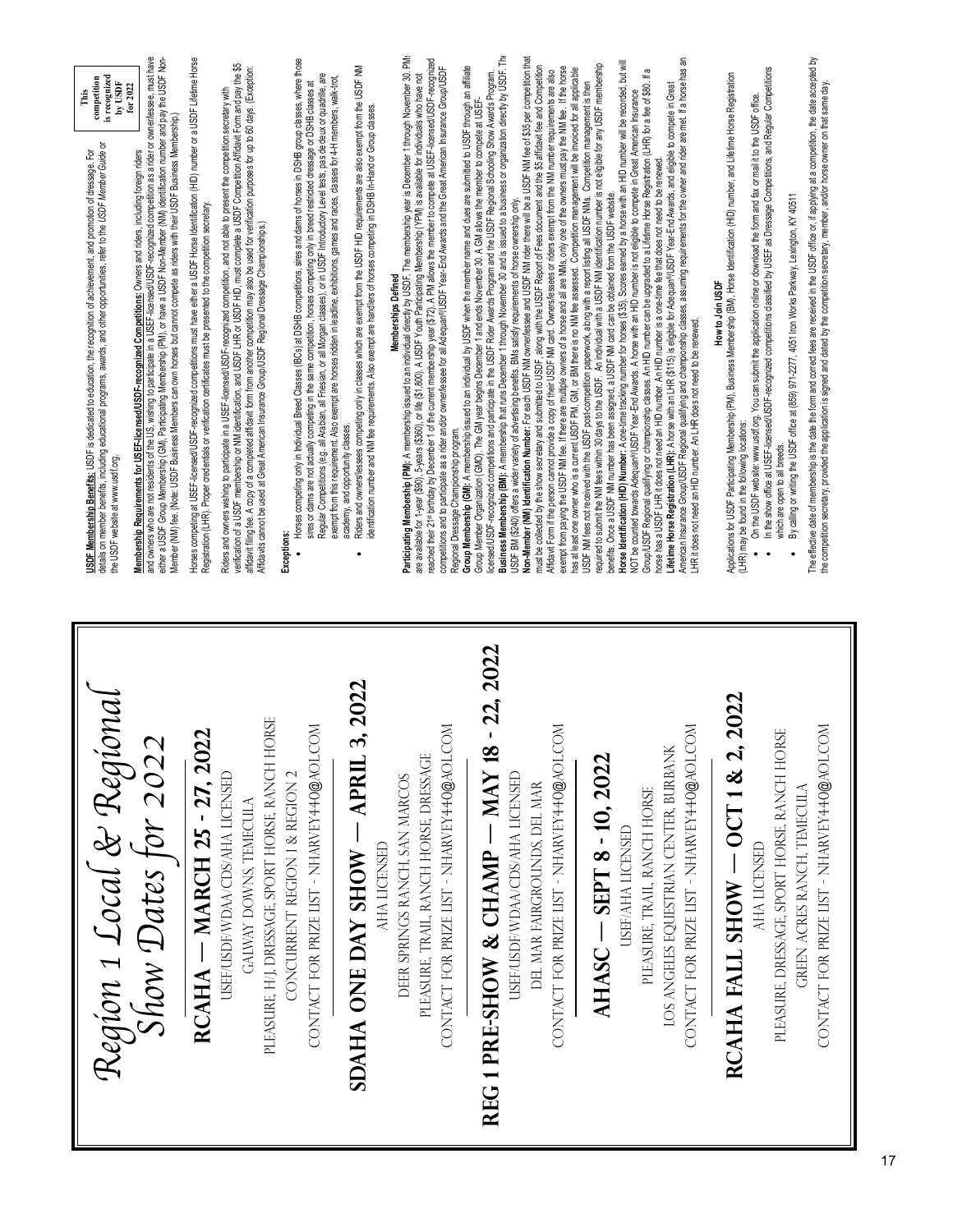

**Spring Show March 25–27, 2022 Galway Downs, Temecula, CA**

| Business: ________________________                                                                                                                                                                                             |  |
|--------------------------------------------------------------------------------------------------------------------------------------------------------------------------------------------------------------------------------|--|
|                                                                                                                                                                                                                                |  |
| Telephone: _______________                                                                                                                                                                                                     |  |
| <b>Classes Requested</b>                                                                                                                                                                                                       |  |
| (1st Choice): Class#, name: \\square \\square \\square \\square \\square \\square \\square \\square \\square \\square \\square \\square \\square \\square \\square \\square \\square \\square \\square \\square \\square \\squ |  |
| $(2^{nd}$ Choice): Class #, name:                                                                                                                                                                                              |  |
| Special Announcement: Special Announcement:                                                                                                                                                                                    |  |

**Regular Class sponsor \$30.00 - Championship Class Sponsor \$40.00**

**\_\_\_\_\_\_\_\_\_\_\_\_\_\_\_\_\_\_\_\_\_\_\_\_\_\_\_\_\_\_\_\_\_\_\_\_\_\_\_\_\_\_\_\_\_\_\_\_\_\_\_\_\_\_\_\_\_\_\_\_\_\_\_\_\_\_\_\_\_\_**

**Total Enclosed: \$\_\_\_\_\_\_**

**Make checks payable to RCAHA and mail to: Leslie Smith, Treasurer 40101 Calle Vecina, Temecula, CA 92592**

**\*\* If you are including your sponsors with you entries, THANK YOU!!**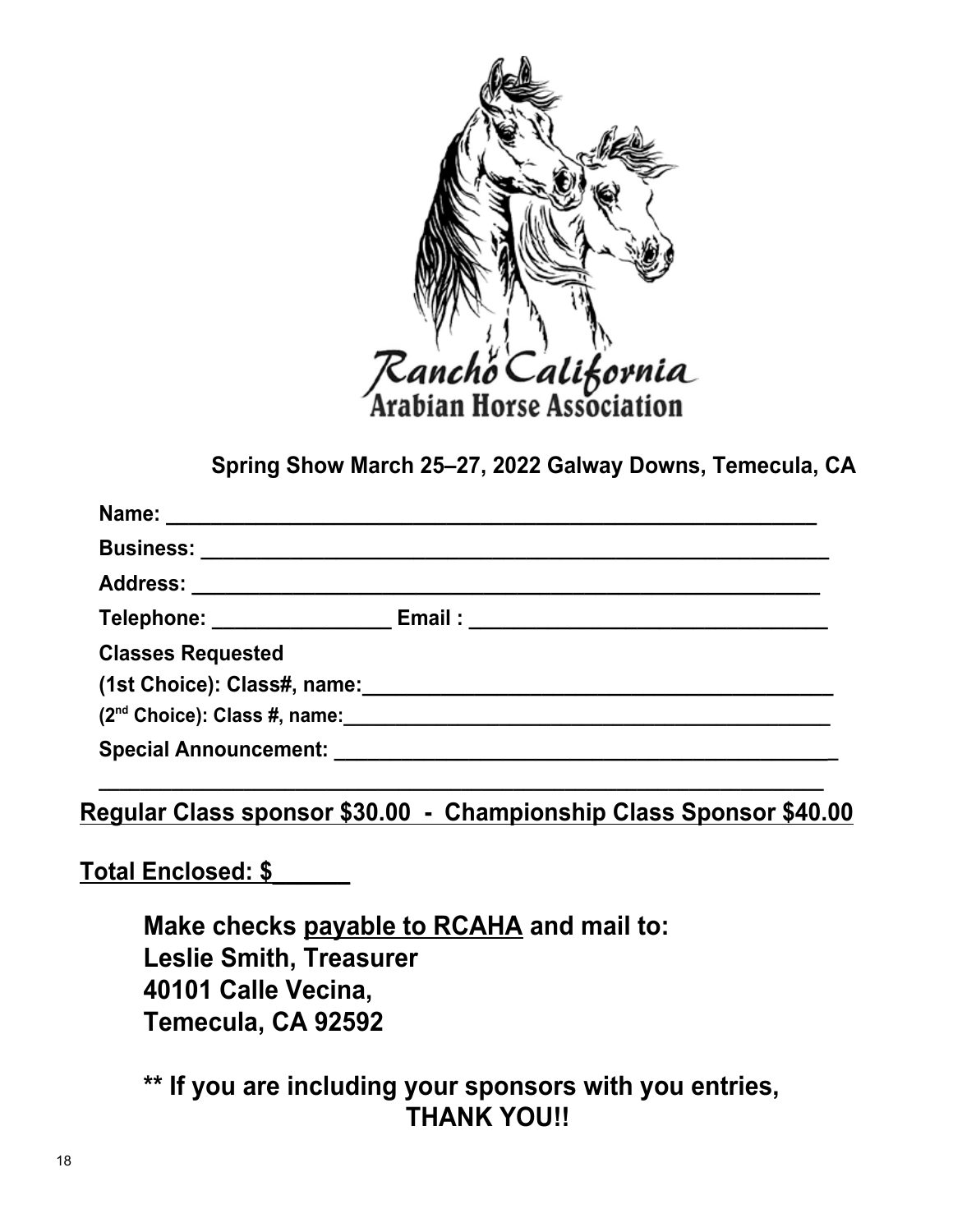

## **VENDOR REGISTRATION**

## **RCAHA SPRING SHOW**

## **March 25-27, 2022**

**Galway Downs, 38801 Los Corralitos Rd., Temecula**

| Organization:                          |                 |  |  |  |
|----------------------------------------|-----------------|--|--|--|
| Contact:                               | Phone: $(\_\_)$ |  |  |  |
| Address:                               |                 |  |  |  |
| Email: Email:                          | Website:        |  |  |  |
| Description of product(s) or services: |                 |  |  |  |

\_\_\_\_\_\_\_\_\_\_\_\_\_\_\_\_\_\_\_\_\_\_\_\_\_\_\_\_\_\_\_\_\_\_\_\_\_\_\_\_\_\_\_\_\_\_\_\_\_\_\_\_

\$50.00\*\* Cancellations refunded if 48 hours in advance of event.

\*\* If you require electrical hookup there is a higher charge by Galway Downs

Make check payable to: RCAHA, mail with form to Leslie Smith, Treasurer, 40101 Calle Vecina, Temecula, CA 92592

For more information call Leslie Smith (landline) (951) 767-0282 or

text only to (951)294-0667. Email: lesliemsmith2019@gmail.com

NOTE: If you are using an EZ Up or canopy they must be up before 7:30am Friday, March 25 to avoid spooking the horses. It can be windy. Plan to be open 8am until the last class.

RCAHA is a non-profit corporation that promotes Arabian horses and all types of events and activities associated with Arabian horses. If you are interested in donating a raffle item or sponsoring a class, your support is greatly appreciated. Contact: Leslie